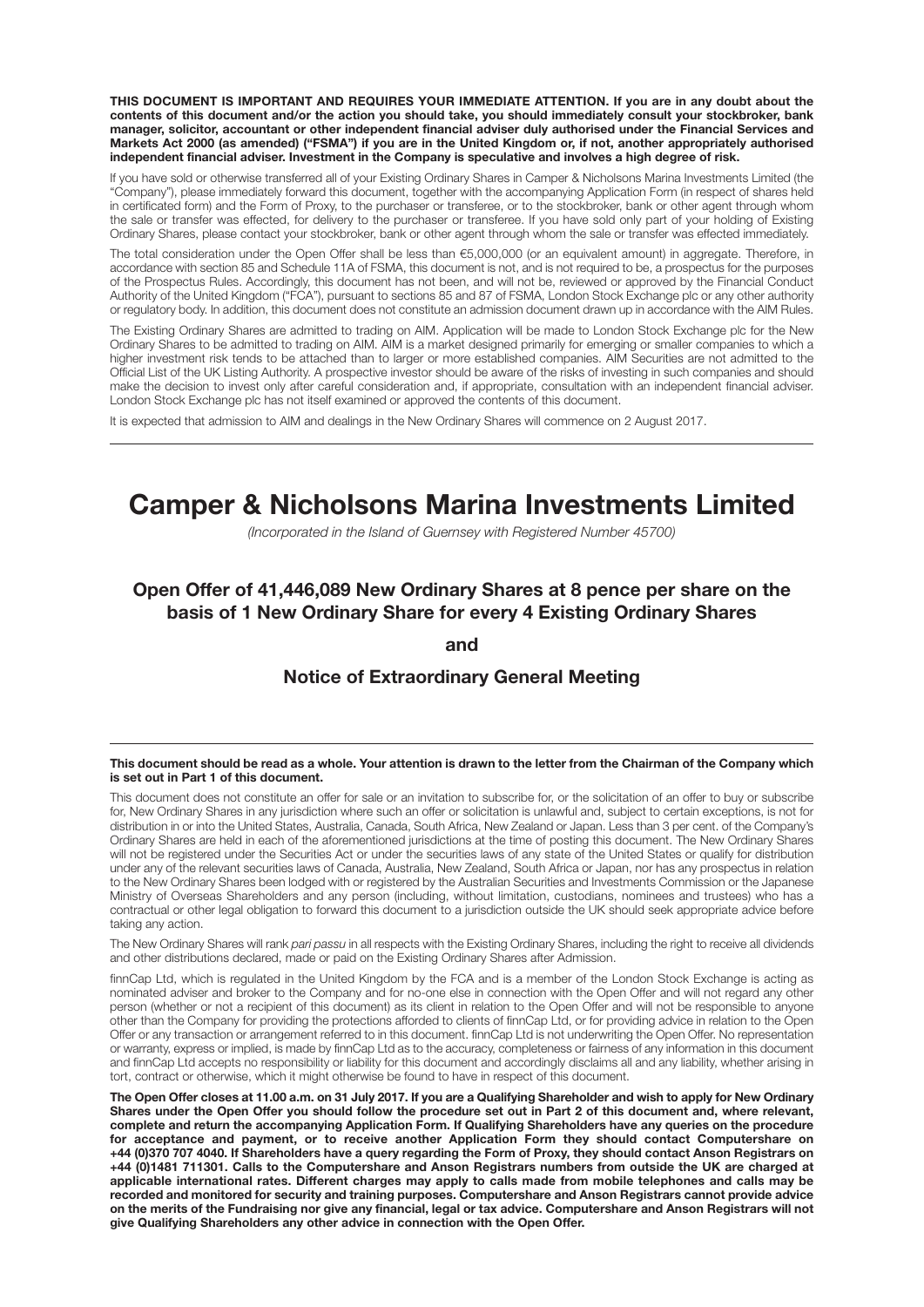# **CONTENTS**

| <b>OPEN OFFER STATISTICS</b>                   | 3  |
|------------------------------------------------|----|
| <b>EXPECTED TIMETABLE OF PRINCIPAL EVENTS</b>  |    |
| PART 1 LETTER FROM THE CHAIRMAN OF THE COMPANY | 5  |
| <b>PART 2 DETAILS OF THE OPEN OFFER</b>        | 11 |
| <b>PART 3 DEFINITIONS</b>                      | 21 |
| NOTICE OF EXTRAORDINARY GENERAL MEETING        | 25 |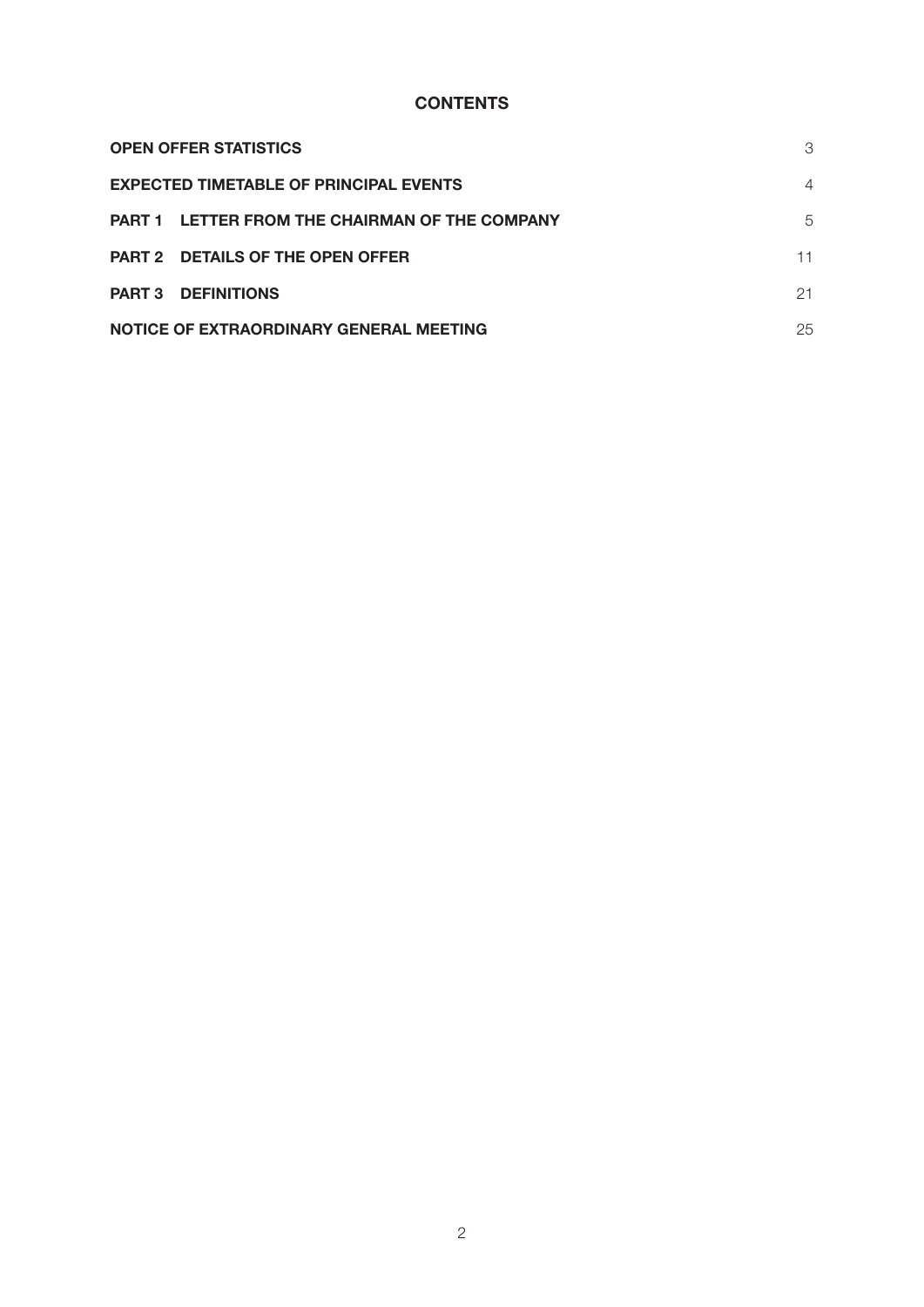## **OPEN OFFER STATISTICS**

| Offer Price per New Ordinary Share                                                                      | 8 pence                    |
|---------------------------------------------------------------------------------------------------------|----------------------------|
| Number of Existing Ordinary Shares in issue at the date of this document                                | 165,784,358                |
| Number of New Ordinary Shares <sup>2</sup>                                                              | 41,446,089                 |
| Enlarged Issued Share Capital 1,2                                                                       | 207,230,447                |
| Gross proceeds of the Open Offer 2                                                                      | approximately £3.3 million |
| Estimated net proceeds of the Open Offer receivable by the Company <sup>2</sup>                         | approximately £3.2 million |
| Percentage of the present issued share capital of the Company that the<br>New Ordinary Shares represent | 25 per cent.               |

*Notes*

1. Statistics are prepared on the basis that no Ordinary Shares will be issued following the date of this document and before the completion of the Open Offer.

2. Admission and dealings in the New Ordinary Shares are conditional on the passing of the resolution authorising the allotment of New Ordinary Shares in connection with the Fundraising at the Extraordinary General Meeting.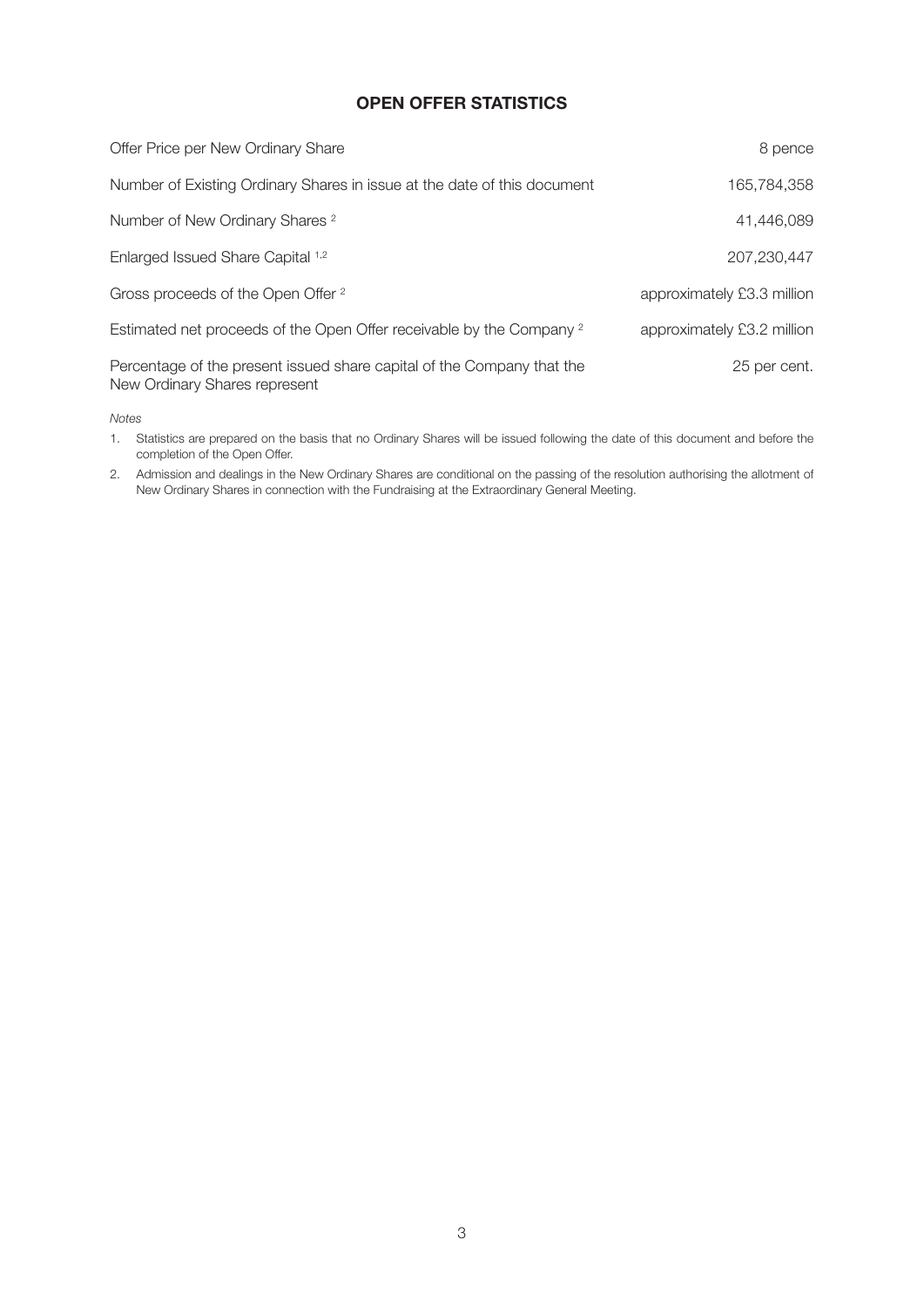## **EXPECTED TIMETABLE OF PRINCIPAL EVENTS**

**2017**

| <b>Record Date</b>                                                                                                                                                          | 6.00 p.m. on 12 July                                  |
|-----------------------------------------------------------------------------------------------------------------------------------------------------------------------------|-------------------------------------------------------|
| Announcement of Open Offer                                                                                                                                                  | 14 July                                               |
| Dispatch of this document                                                                                                                                                   | 14 July                                               |
| Existing Ordinary Shares marked 'ex' by the London Stock Exchange                                                                                                           | 17 July                                               |
| Open Offer Entitlements credited to CREST accounts of Qualifying<br><b>CREST Shareholders</b>                                                                               | 17 July                                               |
| Recommended latest time for requesting withdrawal of Open Offer<br><b>Entitlements from CREST</b>                                                                           | 4.30 p.m. on 25 July                                  |
| Latest time and date for depositing Open Offer Entitlements into CREST                                                                                                      | 3.00 p.m. on 26 July                                  |
| Latest time and date for splitting Application Forms (to satisfy bona fide<br>market claims only)                                                                           | 3.00 p.m. on 27 July                                  |
| Latest time and date for receipt of Forms of Proxy for the Extraordinary<br><b>General Meeting</b>                                                                          | 11.00 a.m. on 28 July                                 |
| Latest time and date for receipt of completed Application Forms and<br>payment in full under the Open Offer or settlement of relevant<br>CREST instruction (as appropriate) | 11.00 a.m. on 31 July                                 |
| <b>Extraordinary General Meeting</b>                                                                                                                                        | 11.00 a.m. on 1 August                                |
| Expected date of Admission and commencement of dealings in<br>New Ordinary Shares                                                                                           | 8.00 a.m. on 2 August                                 |
| CREST accounts to be credited with New Ordinary Shares                                                                                                                      | As soon as practicable after<br>8.00 a.m. on 2 August |
| Share certificates dispatched by                                                                                                                                            | 16 August                                             |
|                                                                                                                                                                             |                                                       |

Save for the date of publication of this document, each of the times and dates above are subject to change. Any such change, including any consequential change in the Open Offer statistics above, will be notified to Shareholders by an announcement on a Regulatory Information Service.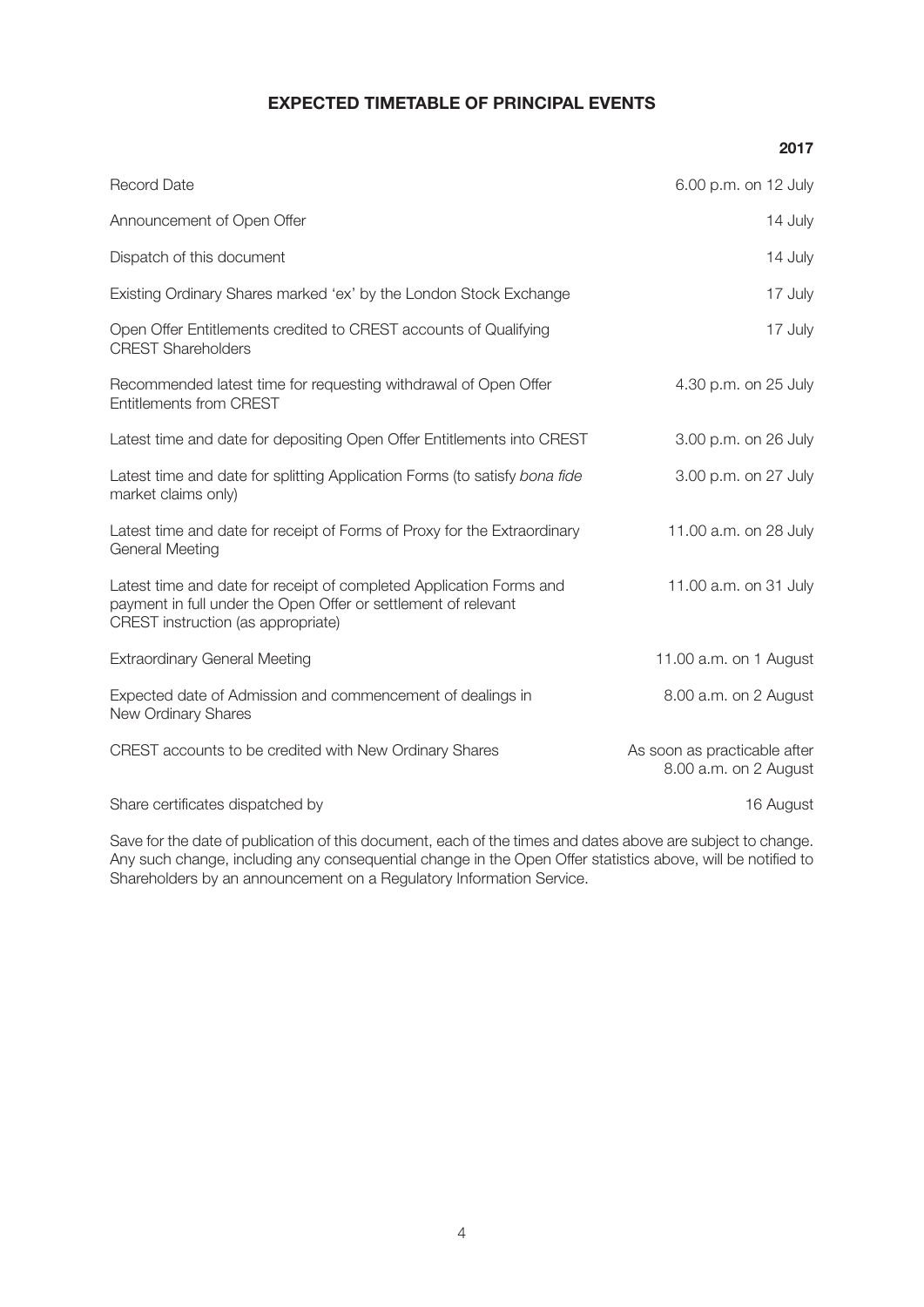## **PART 1**

## **LETTER FROM THE CHAIRMAN OF THE COMPANY**

# **Camper & Nicholsons Marina Investments Limited**

*(Incorporated in the Island of Guernsey with Registered Number 45700)*

Sir Christopher Lewinton *(Chairman)* Bordage House Bordage House Bordage House Martin Bralsford *(Director)* Le Bordage Victor Chu *(Director)* St Peter Port Elizabeth Kan *(Director)* Guernsey Roger Lewis *(Director)* GY1 1BU Clive Whiley *(Director)*

*Directors Registered Office:*

14 July 2017

Dear Shareholder,

#### **Open Offer of 41,446,089 New Ordinary Shares at 8 pence per New Ordinary Share on the basis of 1 New Ordinary Share for every 4 Existing Ordinary Shares and Notice of Extraordinary General Meeting**

#### **1. Introduction**

The Company announced on 14 July 2017 that it proposes to raise £3.3 million (£3.2 million net of expenses) by way of a conditional Open Offer. The Open Offer will be fully underwritten by First Eastern Holdings.

The purpose of this document is to provide information on the background to the Company's current position, to explain why the Board considers that the Fundraising is in the best interests of Shareholders as a whole. In order to show their support for the ongoing development of the business, certain Directors have irrevocably undertaken to subscribe for in aggregate 699,999 Open Offer Shares.

The terms of the Open Offer, and the steps required for Qualifying Shareholders to participate, are set out in Part 2 of this document.

#### **2. Background to and Reasons for the Fundraising**

As highlighted in our 2016 Preliminary results, announced on 30 March 2017, we entered this year finally positioned with a stable platform from which we were able to explore ways of adding shareholder value. Our strategic plan, whilst focused upon ways to add value to the core business, remained both defensively positioned and cash constrained as we awaited the outcome of the Brexit vote last year and, more recently, the unexpected UK and Maltese general elections earlier this month. We have made demonstrable progress in growing EBITDA from our owned marinas, which have been a key contributor to compound growth of 12 per cent. per annum in gross profit since 2013. The Board believes that, as marina revenue streams continue to be re-evaluated following the return of development interest in the sector, the time is right to adopt a more expansive strategy, particularly at Grand Harbour Marina, Malta ("GHM").

Accordingly we are announcing, today, a fund-raising of £3.3 million gross (£3.2 million net), by way of a fully underwritten open offer to shareholders of 41,446,089 new ordinary shares, at an offer price of 8 pence per share, *pro rata* to their existing shareholdings. This represents a premium of 33 per cent. to the closing share price on 13 July 2017.

This follows the announcement to the Maltese Stock Exchange on 27 June 2017, by GHM, of regulatory approval for the issuance of a listed bond to raise €15 million gross, at a coupon of 4.5 per cent., of which a maximum of €11 million will be utilised to redeem the existing listed GHM, 7 per cent. coupon 2017 – 2020 bond (the "Bond Issuance"). It is proposed that the net proceeds of the Bond Issuance will be utilised to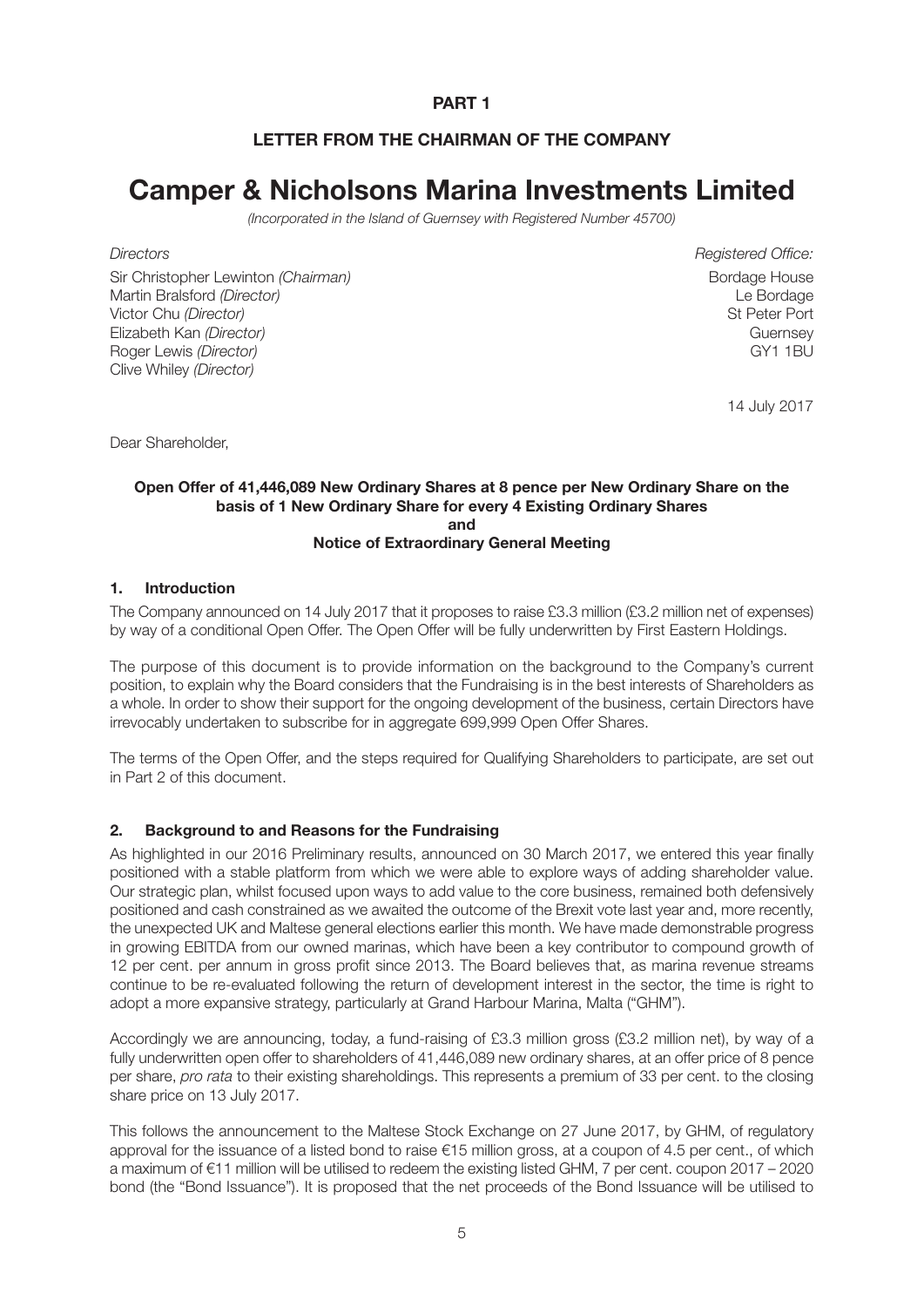harness the development potential of GHM, where we have over a decade's history of consistently improving marina performance, and is a location which we believe has the potential to become a premium destination of choice for super yachts in the Mediterranean.

The Company will conduct a further strategic review of total operating expenses, which, notwithstanding the fact that these are only showing a small increase over 2013 levels in constant currency terms, demand further attention in the context of the post Brexit trading environment. Our target is to achieve additional cost saving benefits by the end of 2017.

These measures are designed to drive liquidity into our existing portfolio of marina projects and development assets and we remain confident that this will ultimately allow us to achieve our core objective of releasing the latent potential evident within the business for the benefit of shareholders.

## **3. Current Trading and Prospects**

The Company's audited 2016 results, as released on 30 March 2017, demonstrated that the Company has made good progress since 2012 and is now a stronger business with reduced losses and strong underlying revenues. Highlights for the period included:

- Sales of €10.2 million from underlying operating businesses (2015: €11.2 million). Excluding the €1.7 million revenue impact of the one-off Yas Marina ("Yas") termination fee and the Yas recharged expenses in 2015, revenues grew by 6.4per cent. Under international accounting standards, reported group revenues are €7.6 million (2015: €9.1 million)
- **●** The Group's 2015 results included €1.7 million of revenues from recharged expenses and the termination fee relating to Yas with an associated EBITDA impact of €0.7 million which were not repeated in 2016
- Total operating expenses before depreciation reduced to €5.1 million (2015: €5.2 million). At constant exchange rates, operating expenses show a small increase over 2013 levels, some of which is turnover related
- Before a €1.0 million impairment charge in 2016 in relation to Port Louis and excluding the €0.7 million benefit of the Yas termination fee from the 2015 results, the loss before tax reduced by €0.5 million to €0.7 million (2015: €1.2 million). After the impairment charge, 2016 loss before tax was €1.7 million
- **●** Group cash balances of €1.3 million at 31 December 2016 (2015: €3.0 million)
- Net asset value per share 15.4 euro cents (December 2015: 16.5 euro cents) with 165.8 million shares in issue (2015: 165.8 million)

The Company continues to make progress with its strategy and the Board believes that the Company is now well positioned to develop the opportunities that will arise from today's uncertain world and to realise the inherent value in the business.

## **4. Use of Proceeds**

The net proceeds from the Fundraising will be used by the Company for general working capital purposes across the Company and the Group.

The Fundraising will, thus, allow the Company, no longer as a distressed potential seller of assets but as a financially sound and stable business, to optimise value through the execution of its strategic plan to enable the Company to develop and reposition its assets.

#### **5. Open Offer**

The Company is proposing to issue 41,446,089 New Ordinary Shares through the Open Offer at an Offer Price of 8 pence per share, raising in aggregate £3.3 million (£3.2 million net of expenses). The Offer Price of 8 pence represents a premium of 33 per cent. to the Closing Price of 6 pence per Ordinary Share on 13 July 2017 (being the last trading day prior to the announcement of the Open Offer) and a premium of 33 per cent. to the average Closing Price over the 30 days prior to the announcement of the Open Offer of 6 pence per Ordinary Share.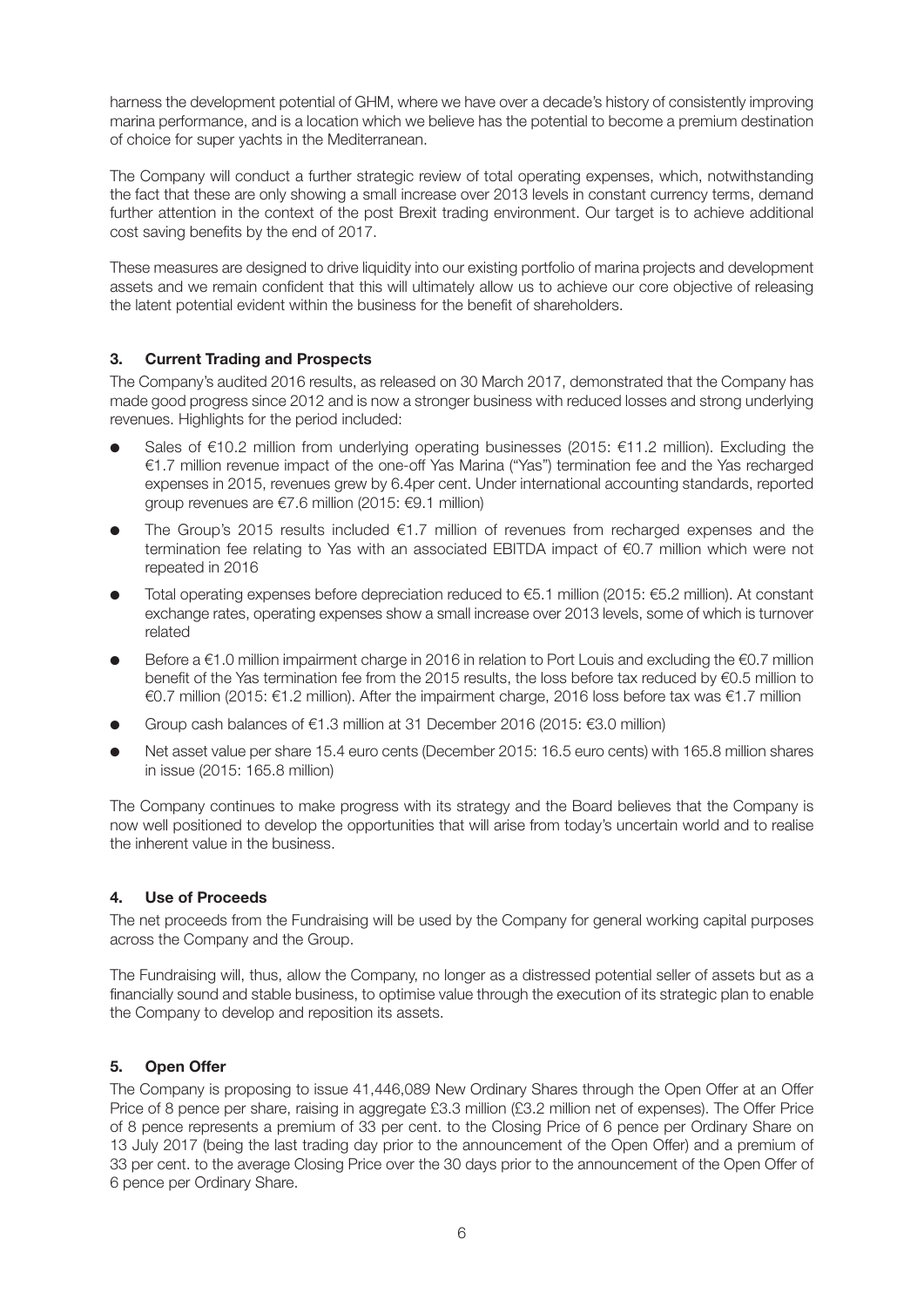The Open Offer is being made to Qualifying Shareholders on the register on the Record Date. The Open Offer provides Qualifying Shareholders with the option to subscribe for New Ordinary Shares at a price of 8 pence per New Ordinary Share. Each Qualifying Shareholder is entitled to apply for his Open Offer Entitlement of New Ordinary Shares (which is calculated *pro rata* to his holding of Ordinary Shares in the Company on the Record Date).

First Eastern Holdings is conditionally underwriting the Open Offer in full (other than in respect of the Firm Commitment Shares) by undertaking in the Underwriting Agreement that it will subscribe for any New Ordinary Shares not taken up by Qualifying Shareholders. Accordingly, the Company will issue 41,446,089 New Ordinary Shares to raise gross proceeds of £3.3 million.

Any participation in the Open Offer by Shareholders will reduce First Eastern Holdings' underwriting commitment. In order to show their support for the ongoing development of the business, certain Directors have irrevocably undertaken to subscribe for in aggregate 699,999 New Ordinary Shares.

Qualifying Shareholders are not entitled to take up any New Ordinary Shares in excess of their Open Offer Entitlement.

Qualifying Shareholders are invited to apply for New Ordinary Shares under the Open Offer at a price of 8 pence per New Ordinary Share, payable in full on application and free of all expenses, *pro rata* to their existing shareholdings on the basis of:

#### **1 New Ordinary Share for every 4 Existing Ordinary Shares**

held at the Record Date. Open Offer Entitlements of Qualifying Shareholders will be rounded down to the nearest whole number of New Ordinary Shares. Fractional entitlements which would have otherwise arisen will not be issued.

The Open Offer is subject to the satisfaction, amongst other matters, of the following conditions on or before 2 August 2017 (or such later date being not later than 16 August 2017, as the Company may decide):

- the passing of the Resolution:
- **●** Admission becoming effective 8.00 a.m. on 2 August 2017 (or such later time or date not being later than 8.00 a.m. on 16 August 2017); and
- **●** the Underwriting Agreement becoming unconditional in all respects.

The New Ordinary Shares will, when issued and fully paid, rank *pari passu* in all respects with the Existing Ordinary Shares, including the right to receive all dividends and other distributions declared, made or paid after the date of Admission.

#### *Settlement and dealings*

Application will be made to the London Stock Exchange for the New Ordinary Shares to be admitted to trading on AIM. It is expected that such Admission will become effective and that dealings will commence on 2 August 2017. Further information in respect of settlement and dealings in the New Ordinary Shares is set out in paragraph 7 of Part 2 of this document.

#### *Overseas Shareholders*

Certain Overseas Shareholders may not be permitted to subscribe for New Ordinary Shares pursuant to the Open Offer and should refer to paragraph 6 of Part 2 of this document.

#### **6. The Underwriting Agreement**

The Company and First Eastern Holdings entered into the Underwriting Agreement dated 14 July 2017. Pursuant to the Underwriting Agreement, First Eastern Holdings has agreed to subscribe for, or procure the subscription of, the number of Ordinary Shares which are not validly taken up by Shareholders pursuant to the Open Offer. The Company has agreed to pay First Eastern Holdings a commission of such amount as equates to 2 per cent. of the value of the New Ordinary Shares (other than the Firm Commitment Shares) at the Issue Price.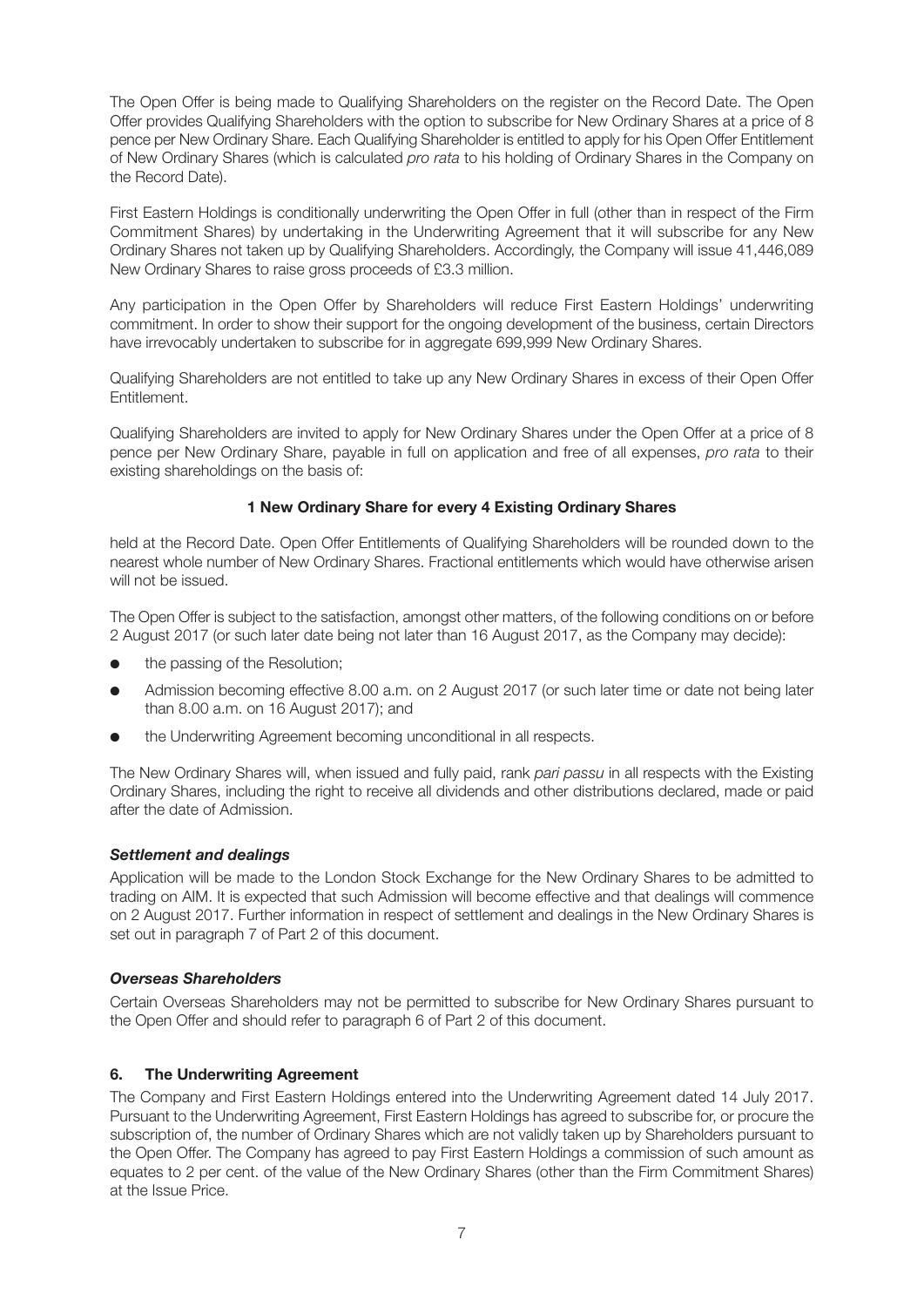The obligations of First Eastern Holdings under the Underwriting Agreement are conditional upon Admission becoming effective on or before 8.00 a.m. on 2 August 2017 (or such later date and/or time as the Company and First Eastern Holdings may agree, being no later than 8.00 a.m. on 16 August 2017).

The Company has given standard warranties to First Eastern Holdings relating to the Company (the "Warranties") which will be repeated on completion of the Underwriting Agreement. First Eastern Holdings may terminate the Underwriting Agreement at any time prior to Admission if there is a material adverse change in the financial or trading position or prospects of the Group or if any of the Warranties was or becomes materially untrue, inaccurate or misleading when made.

## **7. The Concert Party, The Takeover Code and The Underwriting**

First Eastern Holdings became the largest Shareholder in the Company in August 2011, through its subsidiary company FE Marina Investments, which made an investment of approximately £4.2 million for a 25 per cent. stake in the Company by a subscription of Ordinary Shares, coupled with the formation of a joint venture company to assist in the development of the Company's business in Asia Pacific, one of the world's fastest growing marina markets.

In May 2013, FE Marina Investments subscribed for a further 15,381,528 Ordinary Shares and First Eastern Holdings subscribed for 33,066,759 Ordinary Shares pursuant to the 2013 Open Offer.

In June 2014, FE Marina Investments subscribed for 5,999,375 Ordinary Shares and First Eastern Holdings subscribed for 13,856,811 Ordinary Shares in the 2014 Open Offer.

FE Marina Investments and First Eastern Holdings currently own 41,441,807 and 57,107,867 Ordinary Shares being 25.00 per cent. and 34.45 per cent. of the Existing Ordinary Shares respectively, giving them a combined holding of 59.44 per cent. On the basis of the existing ownership structure of First Eastern Holdings and FE Marina Investments, the Panel considers both companies to be under the ultimate control of Mr Victor Chu. Accordingly, since the aggregate shareholdings of First Eastern Holdings and FE Marina Investments exceed 50 per cent. of the Existing Ordinary Shares, each of First Eastern Holdings and FE Marina Investments is entitled to acquire further Ordinary Shares without being required to make a mandatory offer pursuant to the Takeover Code. Therefore, any acquisition of Ordinary Shares by First Eastern Holdings or FE Marina Investments under the Open Offer or pursuant to the Underwriting Agreement will not incur any further obligations on their part to make a mandatory offer pursuant to the Takeover Code. In the event that First Eastern Holdings acquires all of the Open Offer Shares (excluding the Firm Commitment Shares attributable to the Directors) pursuant to their obligations under the Underwriting Agreement the aggregate shareholding of First Eastern Holdings and FE Marina Investments would be 137,998,502 ordinary shares being 66.59 per cent. of the Enlarged Issued Share Capital.

First Eastern Holdings and Mr Victor Chu are important partners for the Company as it seeks to use the knowledge and relationships that First Eastern companies have developed over the last 20 years of operating and investing in China and the Far East. However, First Eastern Holdings is not only important to the growth of the Company's China and Far East activities but, since becoming (through FE Marina Investments) the Company's largest Shareholder in August 2011, it has provided significant strategic assistance and offered financial support when it was approached to assist with the current Fundraising.

The Board believes that the increased investment by First Eastern Holdings is a very clear confirmation of its continued belief in both the opportunities in China and the Far East and also in the prospects for the Company generally.

First Eastern Holdings, FE Marina Investments, Mr Victor Chu, Ms Elizabeth Kan and Mr Clive Whiley are, under the Takeover Code, parties acting in concert with each other.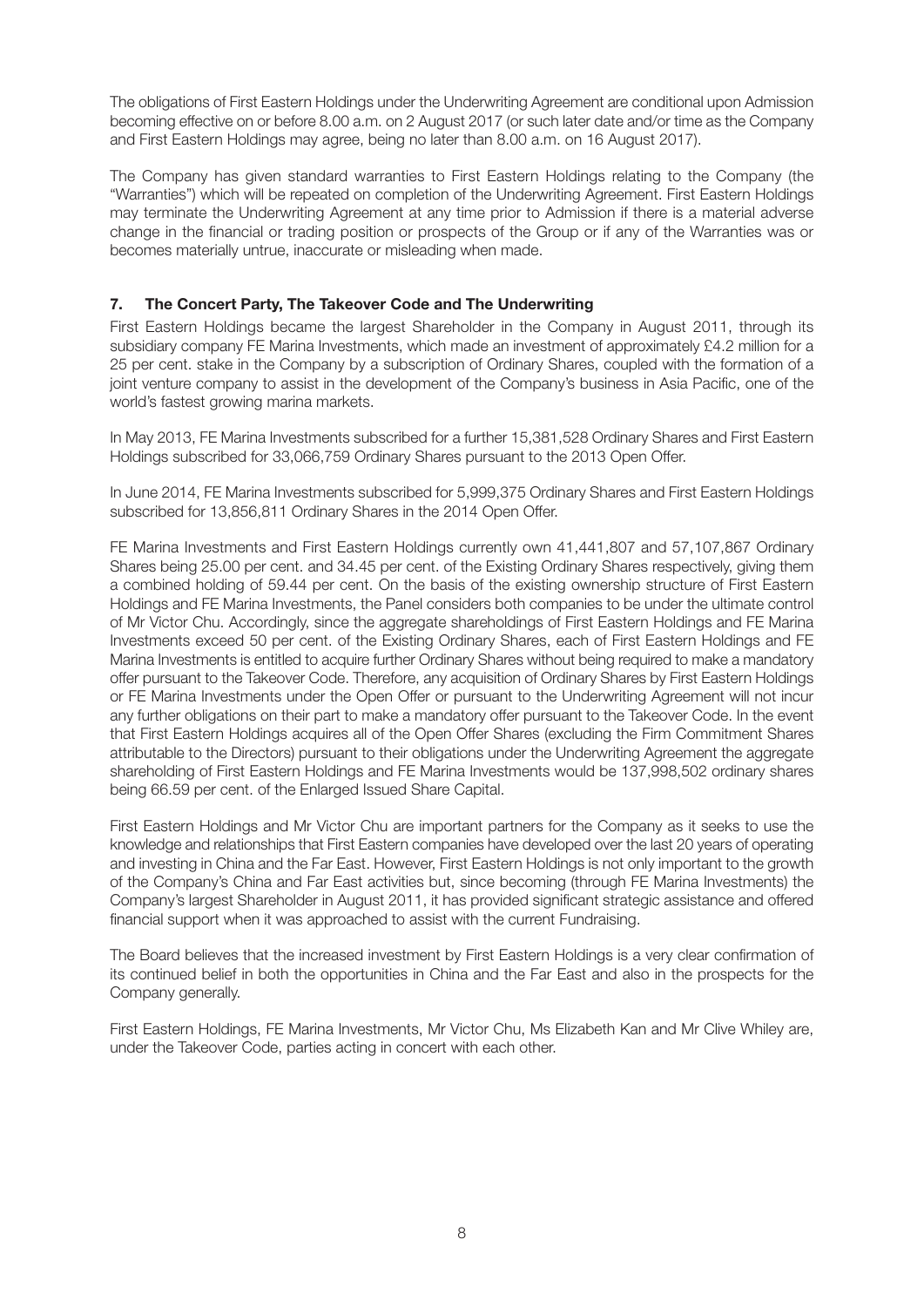## **8. Directors' intentions under the Open Offer**

Certain Directors, being Roger Lewis and Clive Whiley, have irrevocably undertaken to make applications to take up their Open Offer Entitlements and will make applications to subscribe in aggregate, for at least 699,999 New Ordinary Shares, as detailed in the table below:

|                | As at the date   |               |               |                 |
|----------------|------------------|---------------|---------------|-----------------|
|                | of this document |               |               | As at Admission |
|                |                  | <b>Number</b> |               |                 |
|                |                  | of New        |               |                 |
|                |                  | Ordinary      |               |                 |
|                |                  | <b>Shares</b> |               | Percentage      |
|                | Number           | to be         | Number        | of Enlarged     |
|                | of Ordinary      | subscribed    | of Ordinary   | Share           |
| Director       | <b>Shares</b>    | for           | <b>Shares</b> | Capital**       |
| Roger Lewis    | 600,000          | 149,999       | 749,999       | 0.36            |
| Clive Whiley * | 2,200,000        | 550,000       | 2,750,000     | 1.33            |

\* Mr Whiley's shares are held by the Zodiac Executive Pension Scheme of which he is a beneficiary.

\*\* Assuming no further Ordinary Shares will be issued following the date of this document and before the completion of the Open Offer.

#### **9. Extraordinary General Meeting**

An Extraordinary General Meeting of the Company is being convened for 11.00 a.m. on 1 August 2017 to be held at the Company's registered office at Bordage House, Le Bordage, St. Peter Port, Guernsey GY1 1BU.

#### **10. Action to be taken in respect of the Extraordinary General Meeting**

Please check that you have received the following with this document:

- a Form of Proxy for use in respect of the Extraordinary General Meeting; and
- **●** a reply-paid envelope for use in connection with the return of the Form of Proxy (in the UK only).

**Whether or not you propose to attend the Extraordinary General Meeting in person, you are strongly encouraged to complete, sign and return your Form of Proxy in accordance with the instructions printed thereon as soon as possible, but in any event so as to be received, by post at Anson Registrars Limited, PO Box 426, St. Peter Port, Guernsey, GY1 3WX or, during normal business hours only, by hand, at Anson Registrars Limited, Anson House, Havilland Street,** St. Peter Port, Guernsey, GY1 2QE by no later than 11.00 a.m. on 28 July 2017 (or, in the case of **an adjournment of the Extraordinary General Meeting, not later than 48 hours (excluding non-working days) before the time fixed for the holding of the adjourned meeting).**

This will enable your vote to be counted at the Extraordinary General Meeting in the event of your absence. The completion and return of the Form of Proxy or the use of the CREST Proxy Voting service will not prevent you from attending and voting at the Extraordinary General Meeting, or any adjournment thereof, in person should you wish to do so.

#### **11. Action to be taken in respect of the Open Offer**

If you are a Qualifying non-CREST Shareholder you will find an Application Form accompanying this document which gives details of your Open Offer Entitlement (i.e. the number of New Ordinary Shares available to you). If you wish to apply for New Ordinary Shares under the Open Offer, you should complete the enclosed Application Form in accordance with the procedure set out at paragraph 3 of Part 2 of this document and on the Application Form itself and post it in the accompanying reply-paid envelope (for use within the UK only), together with payment in full in respect of the number of New Ordinary Shares applied for to Computershare, Corporate Actions Projects, Bristol BS99 6AH or by hand (during normal business hours only) to Computershare, The Pavilions, Bridgwater Road, Bristol BS13 8AE so as to arrive as soon as possible and in any event so as to be received no later than 11.00 a.m. on 31 July 2017, having first read carefully Part 2 of this document and the contents of the Application Form. If you are a Qualifying CREST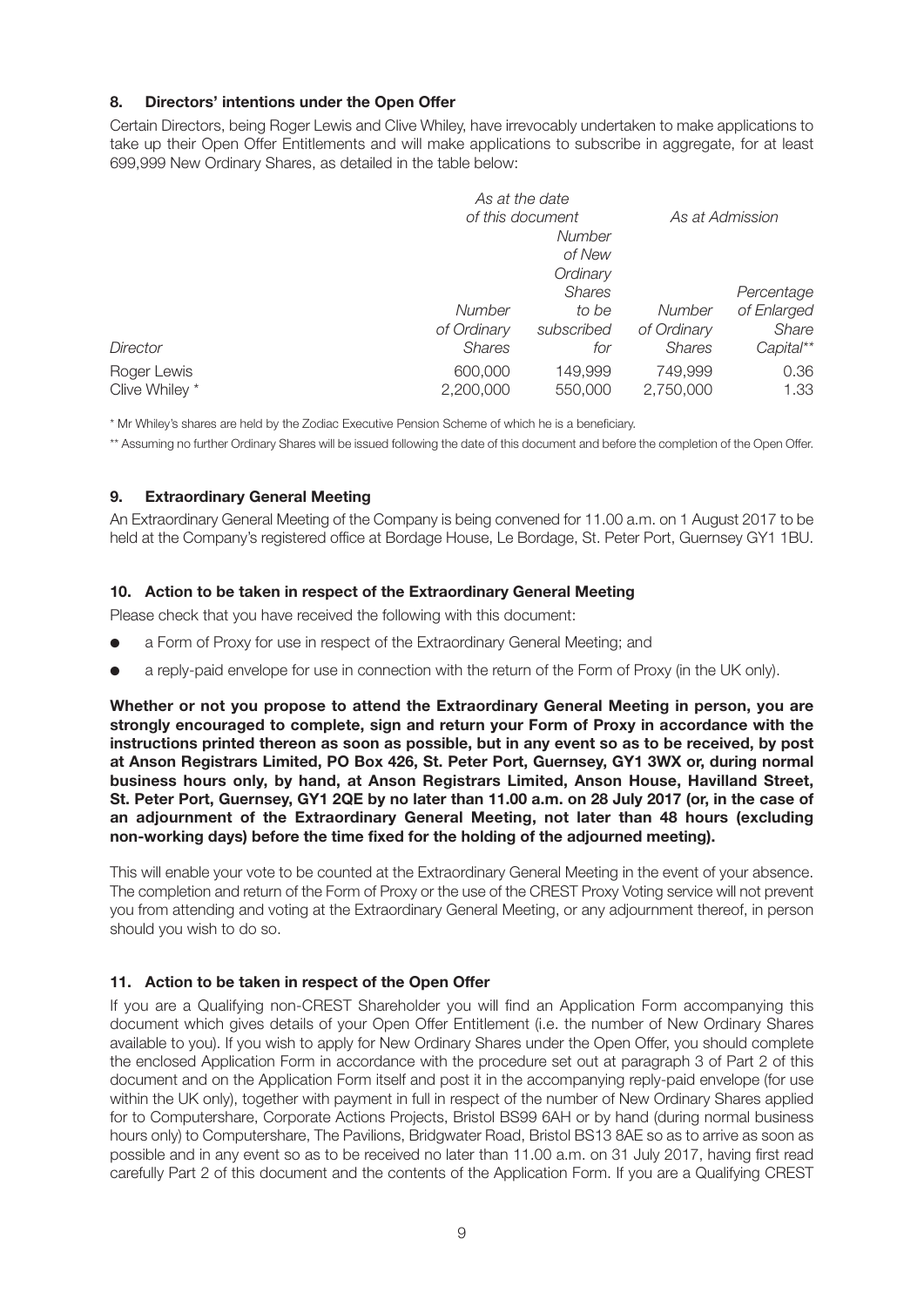Shareholder you will receive a credit to your appropriate stock account in CREST in respect of your Open Offer Entitlement. You should refer to the procedure set out at paragraph 3 of Part 2 of this document.

The latest time for applications to be received under the Open Offer is 11.00 a.m. on 31 July 2017. **The procedure for application and payment depends on whether, at the time at which application and payment is made, you have an Application Form in respect of your Open Offer Entitlement or your Open Offer Entitlement has been credited to your stock account in CREST. The procedures for application and payment are set out in Part 2 of this document. Further details also appear on the Application Form which has been sent to Qualifying Shareholders. Qualifying CREST Shareholders who are CREST sponsored members should refer to their CREST sponsors regarding the action to be taken in connection with this document and the Open Offer.**

**If you are in any doubt as to the procedure for acceptance, please contact Computershare on +44 (0)370 707 4040. Calls may be recorded and randomly monitored for security and training purposes. Computershare cannot provide advice on the merits of the Open Offer nor give any financial, legal or tax advice.**

If you are in any doubt as to the contents of this document and/or the action you should take, **you are recommended to seek your own personal financial advice from an independent financial adviser authorised under FSMA if you are in the UK or, if you are outside the UK, from an appropriately authorised independent financial adviser, without delay.**

#### **12. Related Party Transactions**

First Eastern Holdings and FE Marina Investments are considered to be related parties of the Company as defined by the AIM Rules, holding 34.45 per cent. and 25.00 per cent. of the voting rights of the Company respectively. The Underwriting Agreement is therefore a related party transaction pursuant to Rule 13 of the AIM Rules.

The Independent Directors, having consulted with the Company's nominated adviser, finnCap, consider that the terms of the Underwriting Agreement is fair and reasonable insofar as the Shareholders are concerned.

#### **13. Recommendation**

The Independent Directors are of the view that the Fundraising is in the best interests of the Company and accordingly recommend that Shareholders vote in favour of the Resolution to be proposed at the Extraordinary General Meeting as they intend to do in respect of their aggregate holding of 11,643,399 Ordinary Shares being 7.02 per cent. of the Existing Ordinary Shares.

#### **14. Availability of the Circular**

Copies of this document will be available free of charge at the registered office of the Company during normal business hours on any day (Saturdays, Sundays and public holidays excepted) from the date of this document until the date of Admission and also on the Company's website at http://en.cnmarinas.com/investor-information.

Yours faithfully,

#### **Sir Christopher Lewinton**

*Chairman*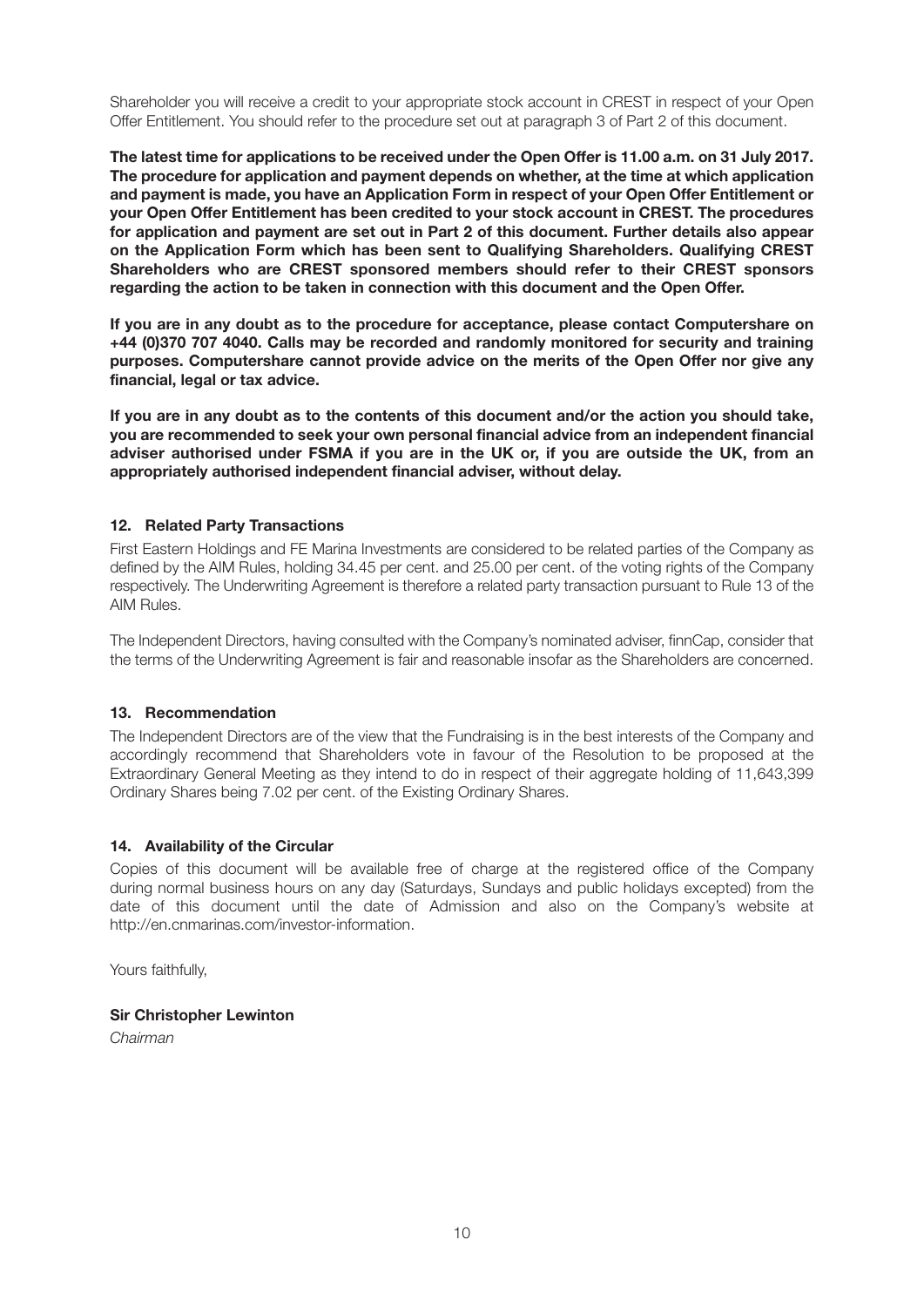## **PART 2**

## **DETAILS OF THE OPEN OFFER**

#### **1. Introduction**

The Open Offer has been structured so as to allow Qualifying Shareholders to subscribe for New Ordinary Shares at the Offer Price *pro rata* to their existing holdings. Qualifying Shareholders will be able to apply for their Open Offer Entitlement. To the extent that New Ordinary Shares are not applied for under the Open Offer, Open Offer Entitlements will lapse and such New Ordinary Shares shall be subscribed for by First Eastern Holdings pursuant to the terms of the Underwriting Agreement.

#### **2. Offer**

The Company hereby invites Qualifying Shareholders to apply, on and subject to the terms and conditions set out herein and in the Application Form (in respect of shares held in certificated form) and subject to the Articles of Association of the Company, for New Ordinary Shares at a price of 8 pence per New Ordinary Share, free from all expenses, payable in cash in full on application. The Closing Price for an Ordinary Share, on 13 July 2017 (being the last practicable date before the publication of this document) was 6 pence.

Subject to fulfilment of the conditions set out below and (in respect of Ordinary Shares held in certificated form) in the Application Form, Qualifying Shareholders are being given the opportunity to subscribe for New Ordinary Shares at the Offer Price payable in full on application and free of all expenses, *pro rata* to their existing shareholdings, on the basis of:

#### **1 New Ordinary Share for every 4 Existing Ordinary Shares**

held at the Record Date. Open Offer Entitlements of Qualifying Shareholders will be rounded down to the nearest whole number of New Ordinary Shares. Fractional entitlements which would have otherwise arisen will not be issued.

The Open Offer Entitlements of Qualifying CREST Shareholders will be registered in uncertificated form and credited to their stock account in CREST. The Open Offer Entitlements of Qualifying non-CREST Shareholders will be registered in certificated form and sent to Qualifying non-CREST Shareholders. The action to be taken in relation to the Open Offer is described in paragraph 3 below.

The New Ordinary Shares will, when issued and fully paid, rank pari passu in all respects with and will carry the same voting and dividend rights as, the Existing Ordinary Shares. The Open Offer is conditional, *inter alia*, on (i) Admission becoming effective by 8.00 a.m. on 2 August 2017 (or such later time or date not being later than 8.00 a.m. on 16 August 2017). It is expected that Admission will occur and dealings in the New Ordinary Shares will commence on 2 August 2017; (ii) the passing of the Resolution and (iii) the Underwriting Agreement becoming unconditional in all respects. If such conditions are not fulfilled on or before 8.00 a.m 2 August 2017 (or such later date, being not later than 8.00 a.m. 16 August 2017, as the Company may decide) application monies are expected to be returned without interest by crossed cheque in favour of the applicant(s) (at the applicant's risk) by post for Qualifying non-CREST Shareholders and through CREST for Qualifying CREST Shareholders as soon as practicable after that date and any Open Offer Entitlements admitted to CREST will be disabled. Any interest earned on the application monies will be retained for the benefit of the Company.

The Open Offer is not a rights issue. Qualifying Shareholders should note that the Application Form is not a negotiable document and cannot be traded. Qualifying Shareholders should also be aware that in the Open Offer, unlike in a rights issue, any New Ordinary Shares not applied for will not be sold in the market or placed for the benefit of Qualifying Shareholders who do not apply under the Open Offer.

Completed Application Forms (in respect of shares held in certificated form), accompanied by full payment, should be returned in the reply-paid envelope provided with the Application Form by post to Computershare, Corporate Actions Projects, Bristol BS99 6AH or by hand (during normal business hours only) to Computershare, Corporate Actions Projects, Bristol BS99 6AH so as to arrive as soon as possible and in any event so as to be received no later than 11.00 a.m. on 31 July 2017.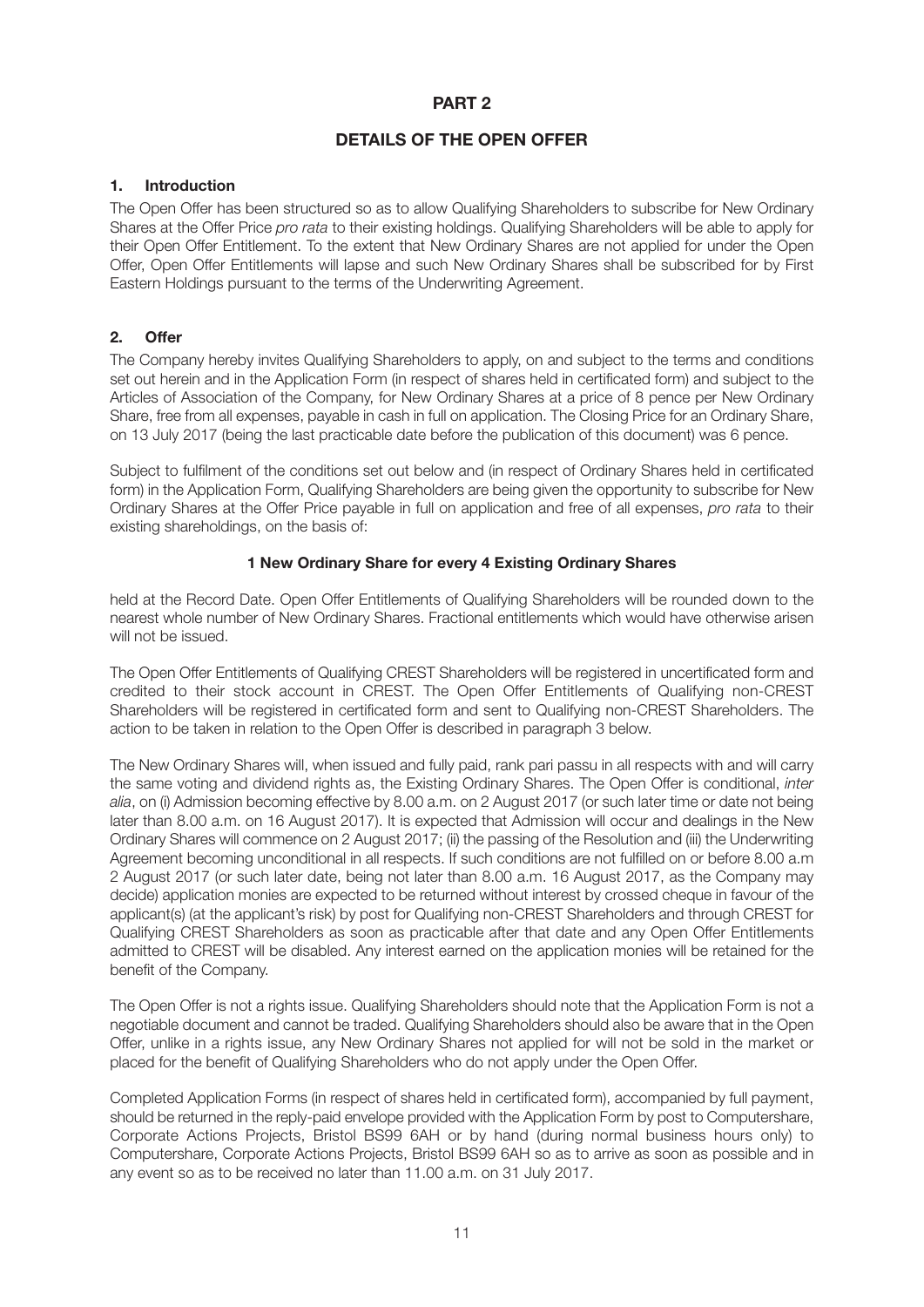Any New Ordinary Shares not taken up under the Open Offer will be subscribed for by First Eastern Holdings pursuant to the Underwriting Agreement.

The New Ordinary Shares will represent 20 per cent. of the Enlarged Issued Share Capital.

Further terms of the Open Offer are set out in this Part 2 and, where relevant, in the Application Form.

#### **3. Procedure for Application**

The action to be taken by you in respect of the Open Offer depends on whether at the relevant time you have an Application Form in respect of your Open Offer Entitlement or you have your Open Offer Entitlement credited to your CREST stock account in respect of such entitlement.

CREST sponsored members should refer to their CREST sponsor, as only their CREST sponsor will be able to take the necessary action specified below to apply under the Open Offer in respect of their Open Offer Entitlement of such members held in CREST. CREST members who wish to apply under the Open Offer for their Open Offer Entitlement should refer to the CREST Manual for further information on the CREST procedures referred to below.

If for any reason it becomes necessary to adjust the expected timetable as set out in this document, the Company will make an appropriate announcement to a Regulatory Information Service operated by the London Stock Exchange giving details of the revised dates.

## *Qualifying non-CREST Shareholders (Shareholders who hold share certificates and receive an Application Form in respect of their Open Offer Entitlement)*

#### *General*

Subject to the provisions set out in this Part 2 in relation to the Overseas Shareholders, Qualifying non-CREST Shareholders will have received an Application Form enclosed with this document. The Application Form shows the number of Existing Ordinary Shares registered in your name on the Record Date. It also shows your Open Offer Entitlement (i.e. the number of New Ordinary Shares available to you on a *pro rata* basis for which you are entitled to apply under the Open Offer).

The instructions and other terms set out in the Application Form constitute part of the terms of the Open Offer.

#### *Market Claims*

Applications may only be made on the Application Form which is personal to the Qualifying non-CREST Shareholders(s) named thereon and may not be assigned, transferred or split except in the circumstances described below. The Application Form represents the right to apply for New Ordinary Shares and is not a document of title and cannot be separately traded. It is transferable only to satisfy legitimate market claims in relation to market purchases pursuant to the rules of the London Stock Exchange prior to the Existing Ordinary Shares being marked "ex" the entitlement to the Open Offer. Applications may be split or consolidated only to satisfy legitimate market claims up to 3.00 p.m. on 27 July 2017. Any Qualifying non-CREST Shareholder who has sold or transferred all or part of his holding of Existing Ordinary Shares prior to the date upon which the Existing Ordinary Shares were marked "ex" the entitlement to the Open Offer, should consult his stockbroker or other professional adviser as soon as possible since the invitation to acquire New Ordinary Shares under the Open Offer may represent a benefit which can be claimed from him by the purchaser or transferee under the rules of the London Stock Exchange. Qualifying non-CREST Shareholders who have sold all or part of their registered holdings should, if the market claim is to be settled outside CREST, complete Box G on the Application Form and immediately send it to the purchaser or transferee or the bank, stockbroker or other agent through whom or by whom the sale or transfer was effected for transmission to the purchaser or transferee.

The Application Form should not, however, subject to certain exceptions, be forwarded to or transmitted in or into any Restricted Jurisdiction.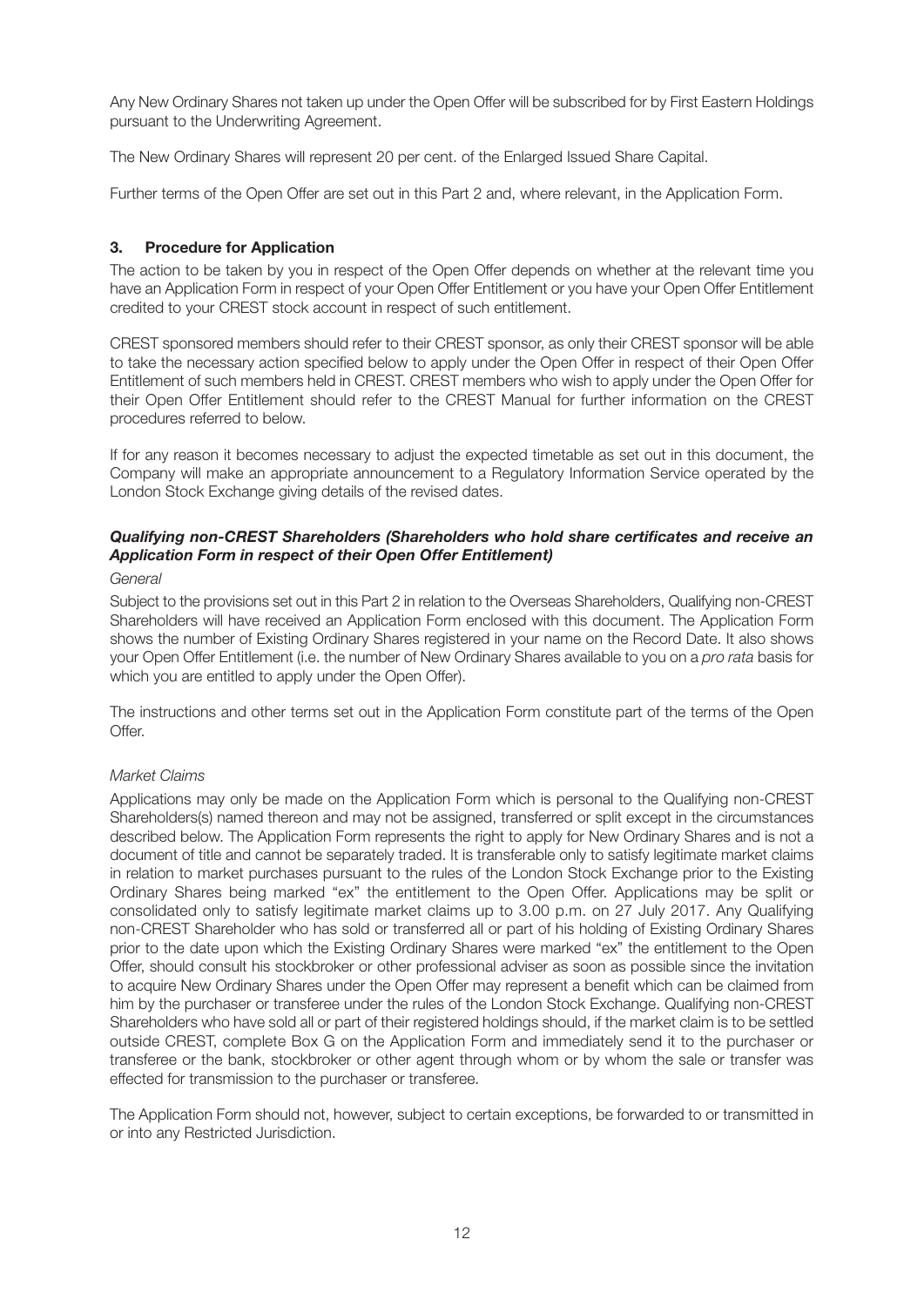#### *Application Procedures*

**Qualifying non-CREST Shareholders wishing to apply for New Ordinary Shares should complete the Application Form in accordance with the instructions printed thereon and post it in the accompanying reply-paid envelope (for use within the UK only) or return it (so as to arrive by not later than 11.00 a.m. 31 July 2017), together with payment in full for the number of New Ordinary Shares applied for, to Computershare, Corporate Actions Projects, Bristol BS99 6AH or by hand (during normal business hours only) to Computershare, The Pavilions, Bridgwater Road, Bristol BS13 8AE. If you have any questions on the procedure please call the helpline +44 (0)370 707 4040. Calls may be recorded and monitored randomly for security and training purposes. Computershare and Anson Registrars cannot provide advice on the merits of the Fundraising nor give any financial, legal or tax advice. Applications received after 11.00 a.m. 31 July 2017 will not be accepted.**

If any Application Form is sent by first class post within the United Kingdom, Qualifying non-CREST Shareholders are recommended to allow at least four business days for delivery. The Company may elect in its absolute discretion to accept Application Forms and remittances received after 11.00 a.m. 31 July 2017. The Company may also in its sole discretion elect to treat an Application Form as valid and binding on the person(s) by whom or on whose behalf it is lodged, even if it is not completed in accordance with the relevant instructions, or if it does not strictly comply with the terms and conditions of application. Applications will not be acknowledged.

The Company, also reserves the right (but shall not be obliged) to accept applications in respect of which remittances are received prior to 11.00 a.m. 31 July 2017 from an authorised person (as defined in FSMA) specifying the number of New Ordinary Shares concerned and undertaking to lodge the relevant Application Form in due course.

#### *Payments*

Under the Money Laundering Regulations 2007, Computershare may be required to check the identity of persons who subscribe for in excess of the sterling equivalent of Euro 15,000.00 of New Ordinary Shares. Computershare may therefore undertake electronic searches for the purposes of verifying identity. To do so, Computershare may verify the details against the Applicant's identity, but also may request further proof of identity. Computershare reserve the right to withhold any entitlement (including any refund cheque) until such verification of identity is completed to its satisfaction.

Payments must be made by cheque or bankers' draft in pounds sterling drawn on a branch in the United Kingdom of a bank or building society and must bear the appropriate sort code in the top right hand corner. Cheques, which must be drawn on the personal account of the individual investor where they have sole or joint title to the funds, should be made payable to CIS PLC re: "CNMI–Open Offer A/C". Third party cheques may not be accepted with the exception of building society cheques or banker's drafts where the building society or bank has inserted details of the name of the account holder and have either added the building society or bank branch stamp or have provided a supporting letter confirming the source of funds. The name of the account holder should be the same as the name of the shareholder shown on page 1 or page 4 of the Open Offer Application Form. Cheques or bankers' drafts will be presented for payment upon receipt. The Company reserves the right to instruct Computershare to seek special clearance of cheques and bankers' drafts to allow the Company to obtain value for remittances at the earliest opportunity. No interest will be allowed on payments made before they are due and any interest earned on such payments will accrue for the benefit of the Company. It is a term of the Open Offer that cheques will be honoured on first presentation, and the Company may elect in its absolute discretion to treat as invalid, acceptances in respect of which cheques are not so honoured. If cheques or bankers' drafts are presented for payment before the conditions of the Open Offer are fulfilled, the application monies will be kept in a separate bank account pending fulfilment of such conditions. If all the conditions of the Open Offer have not been fulfilled or (where appropriate) waived by 8.00 a.m. 2 August 2017 (or such later date as the Company may, in its absolute discretion, elect, but in any event not later than 8.00 a.m on 16 August 2017), the Open Offer will lapse and application monies will be returned to applicants (at the applicants' risk), without interest, by crossed cheque in favour of the applicant(s) within 14 days after that date.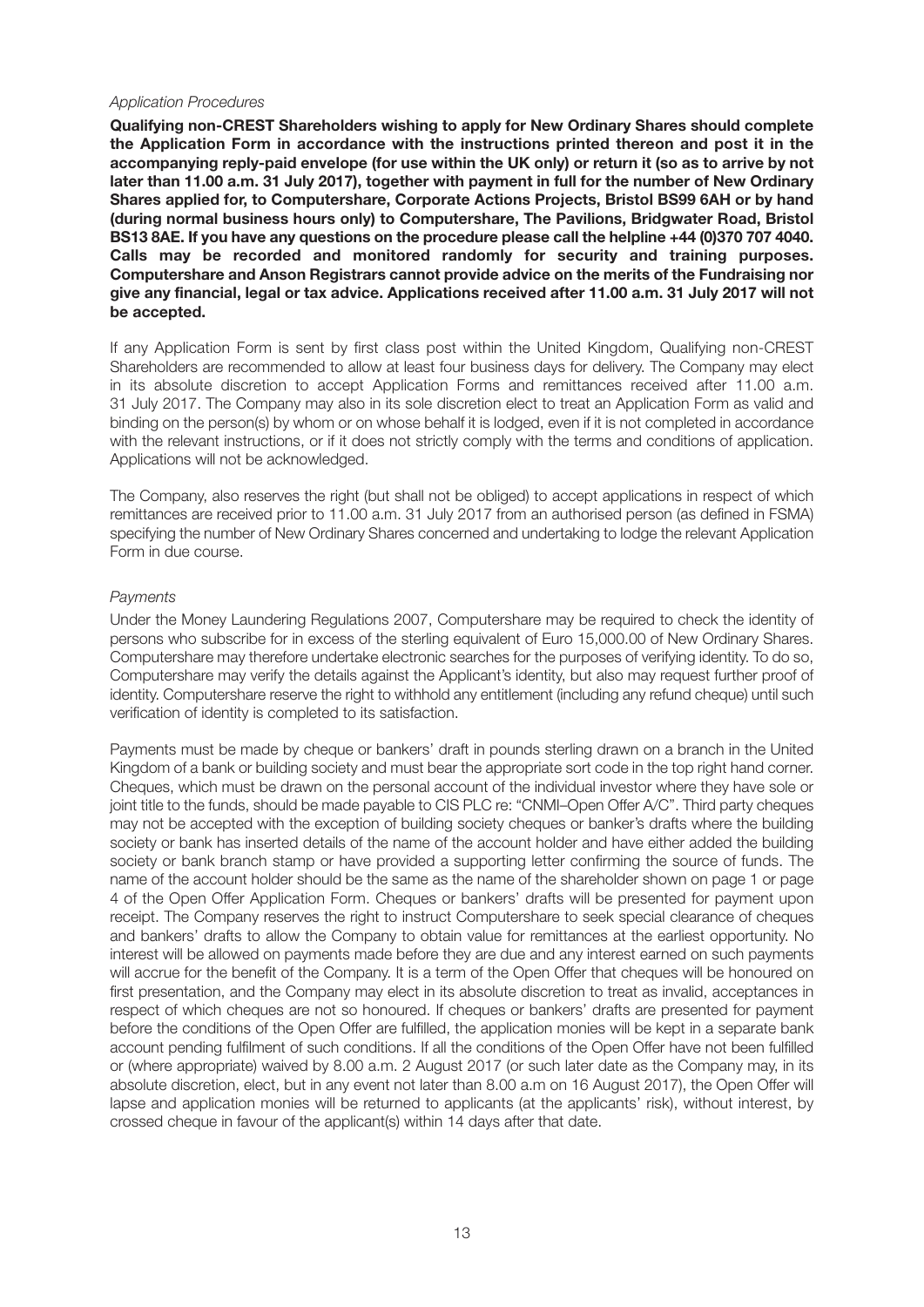#### *Effect of Application*

All documents and remittances sent by post by or to an applicant (or as the applicant may direct) will be sent at the applicant's own risk. By completing and delivering an Application Form, you (as the applicant(s)):

- 1. agree that all applications and contracts resulting therefrom, under the Open Offer shall be governed by, and construed in accordance with, the laws of England;
- 2. confirm that in making the application you are not relying on any information or representation other than such as may be contained in this document and you accordingly agree that no person responsible solely or jointly for this document or any part thereof or involved in the preparation thereof shall have any liability for any such information or representation not contained in this document; and
- 3. represent and warrant that if you have received some or all of your entitlements under the Open Offer from a person other than the Company, you are entitled to apply under the Open Offer in relation to such entitlements under the Open Offer by virtue of a legitimate market claim.

The instructions, notes and other terms set out in the Application Form, form part of the terms of the Open Offer.

#### If you do not wish to apply for any of the New Ordinary Shares to which you are entitled under **the Open Offer, you should not complete and return the Application Form.**

If you are in doubt whether or not you should apply for any of the New Ordinary Shares under the Open Offer, you should consult your independent financial adviser immediately. All enquiries in relation to completion of the Application Form by Qualifying non-CREST Shareholders under the Open Offer should be addressed to Computershare Investor Services PLC, Corporate Actions Projects, The Pavilions, Bridgwater Road, Bristol BS99 6AH, telephone +44 (0)370 707 4040 between 8.30 a.m. and 5.30 p.m. Calls from outside the UK are charged at applicable international rates. Calls may be recorded and monitored randomly for security and training purposes. The helpline cannot provide advice on the merits of the proposals nor give any financial, legal or tax advice.

## *Qualifying CREST Shareholders (Shareholders who hold shares in CREST whose Open Offer Entitlement is credited to their stock account in CREST)*

#### *General*

The Directors have applied for the New Ordinary Shares to be admitted to CREST with effect from Admission and Euroclear has agreed to such admission. Accordingly, settlement of transactions in the New Ordinary Shares following Admission may take place within the CREST system if the relevant Shareholder so wishes. CREST is a voluntary system and holders of Ordinary Shares who wish to receive and retain share certificates will be able to do so. Persons subscribing for New Ordinary Shares as part of the Open Offer may, however, elect to receive Ordinary Shares in uncertificated form if they are a "system member" (as defined in the Uncertificated Securities Regulations 2000).

In general, Ordinary Shares that are held in uncertificated form under CREST will be subject to the rules, regulations and procedures governing CREST and its system members as in effect from time to time. Ownership of an Ordinary Share held in uncertificated form under CREST may only be transferred in compliance with the procedures of CREST in effect from time to time.

Subject to the provisions set out in the relevant paragraph dealing with Overseas Shareholders in this Part 2, each Qualifying CREST Shareholder will receive a credit to his stock account in CREST of his Open Offer Entitlement equal to the number of New Ordinary Shares for which he is entitled to apply under the Open Offer.

The CREST stock account to be credited will be an account under the participant ID and member account ID that apply to the Existing Ordinary Shares held on the Record Date by the Qualifying CREST Shareholder.

If for any reason the Open Offer Entitlements cannot be admitted to CREST, or the stock accounts of Qualifying CREST Shareholders cannot be credited by 5.00 p.m. 17 July 2017, or such later time as the Company may decide, an Application Form will be sent out to each Qualifying CREST Shareholder in substitution for the Open Offer Entitlement credited to his stock account in CREST. In these circumstances the expected timetable as set out in this document will be adjusted as appropriate and the provisions of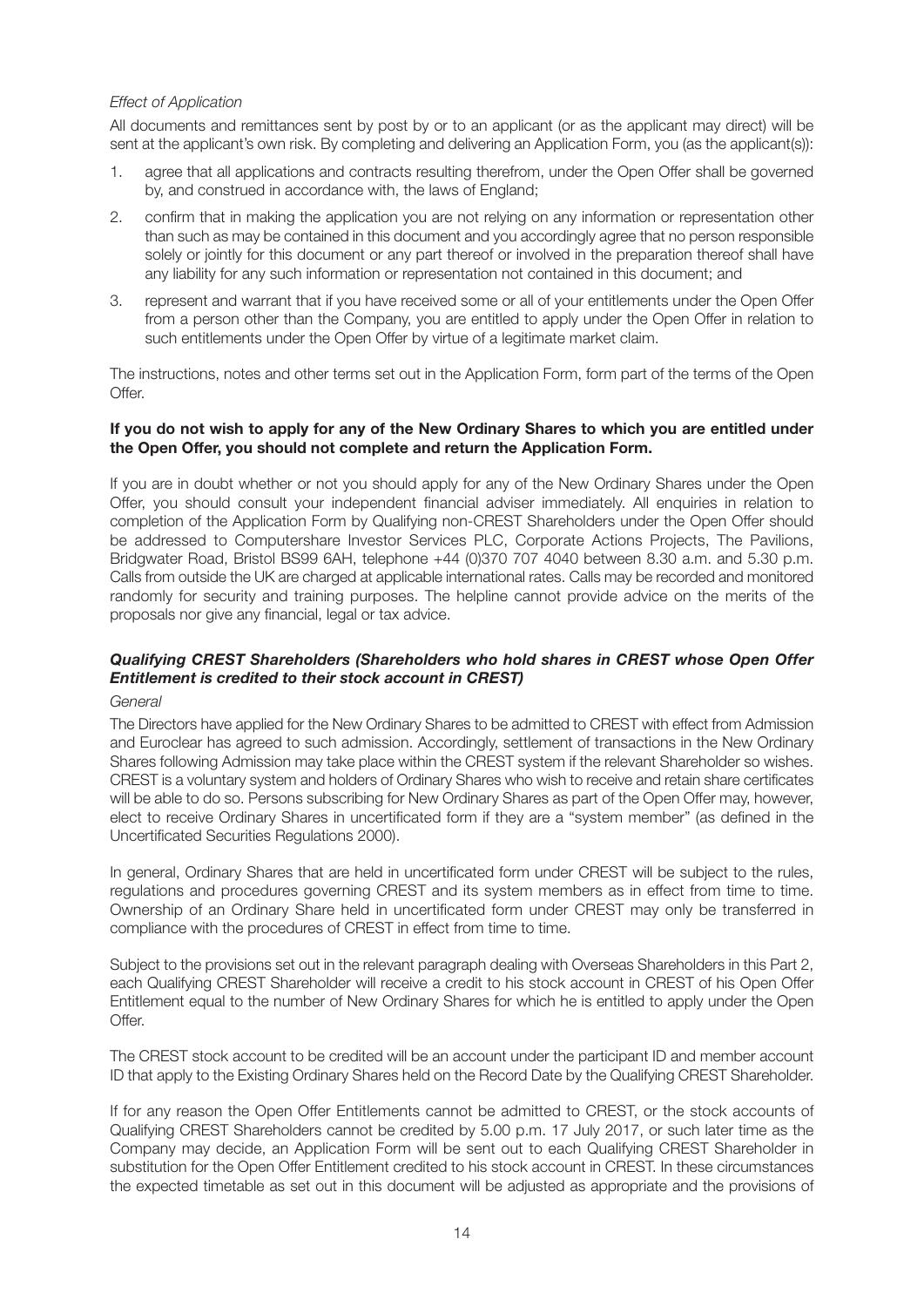this document applicable to Qualifying non-CREST Shareholders with Application Forms will apply to Qualifying CREST Shareholders who receive Application Forms.

**CREST members who wish to apply for some or all of their entitlements to New Ordinary Shares should refer to the CREST Manual for further information on the CREST procedures referred to below. Should you need advice with regard to these procedures, please contact Computershare on +44 (0)370 707 4040. Calls may be recorded and monitored randomly for security and training purposes. Computershare cannot provide advice on the merits of the Open Offer nor give any financial, legal or tax advice. If you are a CREST sponsored member you should consult your CREST sponsor if you wish to apply for New Ordinary Shares as only your CREST sponsor will be able to take the necessary action to make this application in CREST.**

#### *Market claims*

The Open Offer Entitlement will constitute a separate security for the purposes of CREST. Although Open Offer Entitlements will be admitted to CREST and be enabled for settlement, applications in respect of Open Offer Entitlements may only be made by the Qualifying CREST Shareholder originally entitled or by a person entitled by virtue of a legitimate market claim transaction. Transactions identified by the CREST Claims Processing Unit as "cum" the Open Offer Entitlement will generate an appropriate market claim transaction and the relevant Open Offer Entitlement(s) will thereafter be transferred accordingly.

#### *USE Instructions (if applying for New Ordinary Shares)*

CREST members who wish to apply for New Ordinary Shares in respect of all or some of their Open Offer Entitlements in CREST must send (or, if they are CREST sponsored members, procure that their CREST sponsor sends) a USE instruction to Euroclear which, on its settlement, will have the following effect:

- 1. the crediting of a stock account of the Receiving Agent under the participant ID and member account ID specified below, with the number of Open Offer Entitlements corresponding to the number of New Ordinary Shares applied for; and
- 2. the creation of a CREST payment, in accordance with the CREST payment arrangements, in favour of the payment bank of the Receiving Agent in respect of the amount specified in the USE instruction which must be the full amount payable on application for the number of New Ordinary Shares referred to in paragraph (i) above.

#### *Content of USE Instructions in respect of the Open Offer Entitlement*

The USE instruction must be properly authenticated in accordance with Euroclear's specifications and must contain, in addition to the other information that is required for settlement in CREST, the following details:

- 1. the number of New Ordinary Shares for which application is being made (and hence the number of the Open Offer Entitlement(s) being delivered to the Receiving Agent);
- 2. the ISIN of the Open Offer Entitlement. This is GG00BF3N6S02;
- 3. participant ID of the accepting CREST member;
- 4. member account ID of the accepting CREST member from which the Open Offer Entitlements are to be credited;
- 5. the participant ID of Computershare, in its capacity as a CREST receiving agent. This is 3RA23;
- 6. the member account ID of Computershare, in its capacity as a CREST receiving agent. This is CAMNICMI;
- 7. the amount payable by means of a CREST payment on settlement of the USE instruction. This must be the full amount payable on application for the number of New Ordinary Shares referred to in paragraph (1) above;
- 8. intended settlement date. This must be on or before 11.00 a.m. 31 July 2017; and
- 9. the Corporate Action Number for the Open Offer. This will be available by viewing the relevant corporate action details in CREST.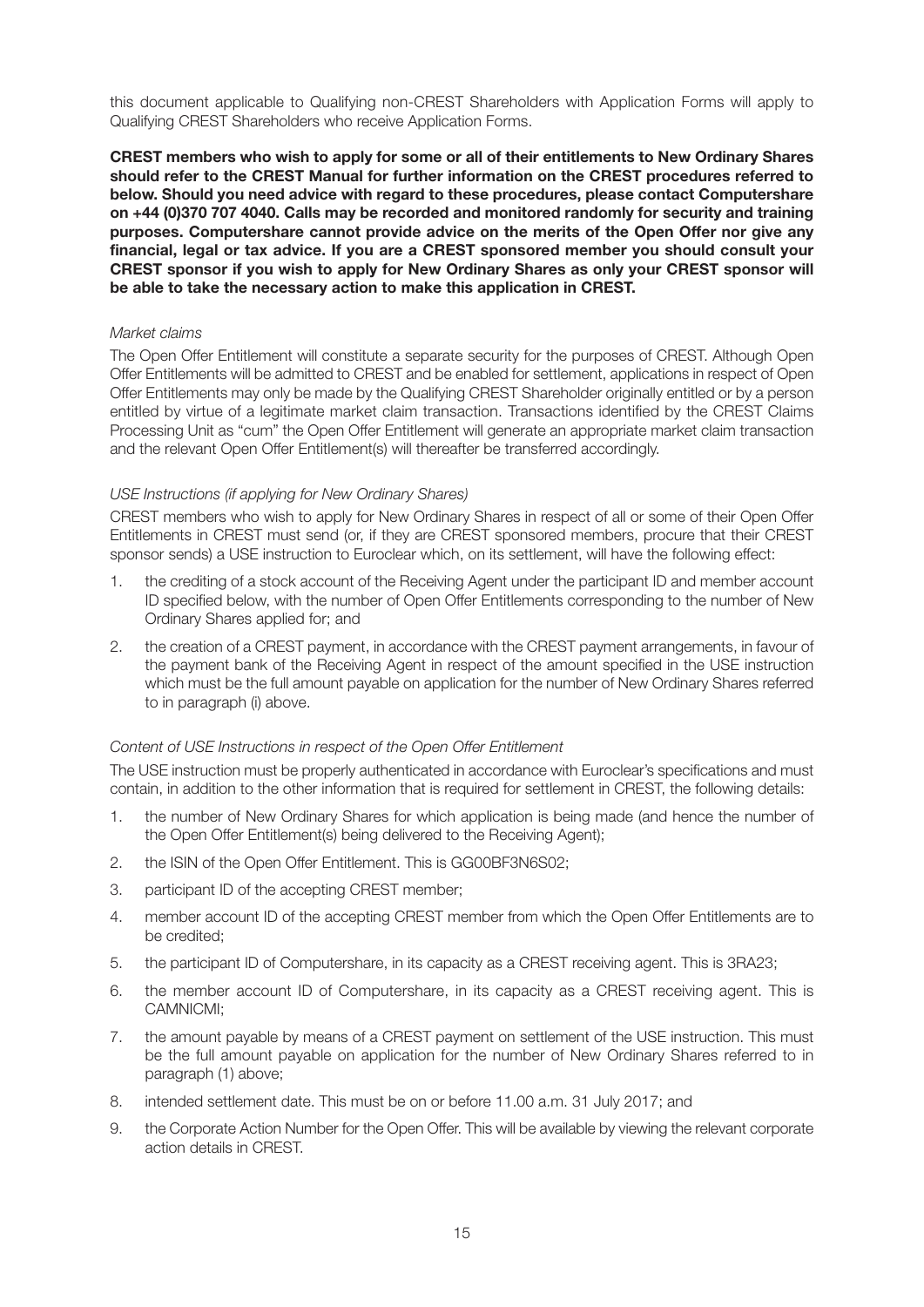In order for an application under the Open Offer to be valid, the USE instruction must comply with the requirements as to authentication and contents set out above and must settle on or before 11.00 a.m. 31 July 2017. In order to assist prompt settlement of the USE instruction, CREST members (or their sponsors, where applicable) may consider adding the following non-mandatory fields to the USE instruction:

- 1. a contact name and telephone number (in the free format shared note field); and
- 2. a priority of at least 80.

CREST members and, in the case of CREST sponsored members, their CREST sponsors, should note that the last time at which a USE instruction may settle on 31 July 2017 in order to be valid is 11.00 a.m. on that day.

In the event that the Open Offer does not become unconditional by 8.00 a.m. 2 August 2017 or such later time and date as the Company may, in its absolute discretion, elect (being no later than 8.00 a.m. 16 August 2017), the Open Offer will lapse, the Open Offer Entitlements admitted to CREST will be disabled and Computershare will refund the amount paid by a Qualifying CREST Shareholder by way of a CREST payment, without interest, within 14 days thereafter. The interest earned on such monies will be retained for the benefit of the Company.

#### *Deposit of Open Offer Entitlements into and withdrawal from CREST*

A Qualifying non-CREST Shareholder's Open Offer Entitlement set out in his Application Form may be deposited into CREST (either into the account of the Qualifying non-CREST Shareholder named in the Application Form or into the name of a person entitled by virtue of a legitimate market claim). Similarly, Open Offer Entitlements held in CREST may be withdrawn from CREST so that the entitlement under the Open Offer is reflected in an Application Form. Normal CREST procedures (including timings) apply in relation to any such deposit or withdrawal, subject (in the case of a deposit into CREST) as set out in the Application Form.

A holder of an Application Form who is proposing to so deposit the Open Offer Entitlements set out in such form is recommended to ensure that the deposit procedures are implemented in sufficient time to enable the person holding or acquiring the Open Offer Entitlements following their deposit into CREST to take all necessary steps in connection with taking up the Open Offer Entitlements prior to 11.00 a.m. 31 July 2017.

In particular, having regard to normal processing times in CREST and on the part of Computershare, the recommended latest time for depositing an Application Form with the CREST Courier and Sorting Service, where the person entitled wishes to hold the Open Offer Entitlements under the Open Offer set out in such Application Form as Open Offer Entitlements in CREST, is 3.00 p.m. 26 July 2017, and the recommended latest time for receipt by Euroclear of a dematerialised instruction requesting withdrawal of Open Offer Entitlements from CREST is 4.30 p.m. 25 July 2017, in either case so as to enable the person acquiring or (as appropriate) holding the Open Offer Entitlements following the deposit or withdrawal (whether as shown in an Application Form or held in CREST) to take all necessary steps in connection with applying in respect of the Open Offer Entitlements prior to 11.00 a.m. 31 July 2017.

Delivery of an Application Form with the CREST Deposit Form duly completed whether in respect of a deposit into the account of the Qualifying non-CREST Shareholder named in the Application Form or into the name of another person, shall constitute a representation and warranty to the Company and Computershare by the relevant CREST member(s) that it/they is/are not in breach of the provisions of the notes under the paragraph headed "Instructions for Depositing entitlements under the Open Offer into CREST" on page 3 of the Application Form, and a declaration to the Company and Computershare from the relevant CREST member(s) that it/they is/are not citizen(s) or resident(s) of a Restricted Jurisdiction and, where such deposit is made by a beneficiary of a market claim, a representation and warranty that the relevant CREST member(s) is/are entitled to apply under the Open Offer by virtue of a legitimate market claim.

#### *Validity of Application*

A USE instruction complying with the requirements as to authentication and contents set out above which settles by no later than 11.00 a.m. 31 July 2017 will constitute a valid application under the Open Offer.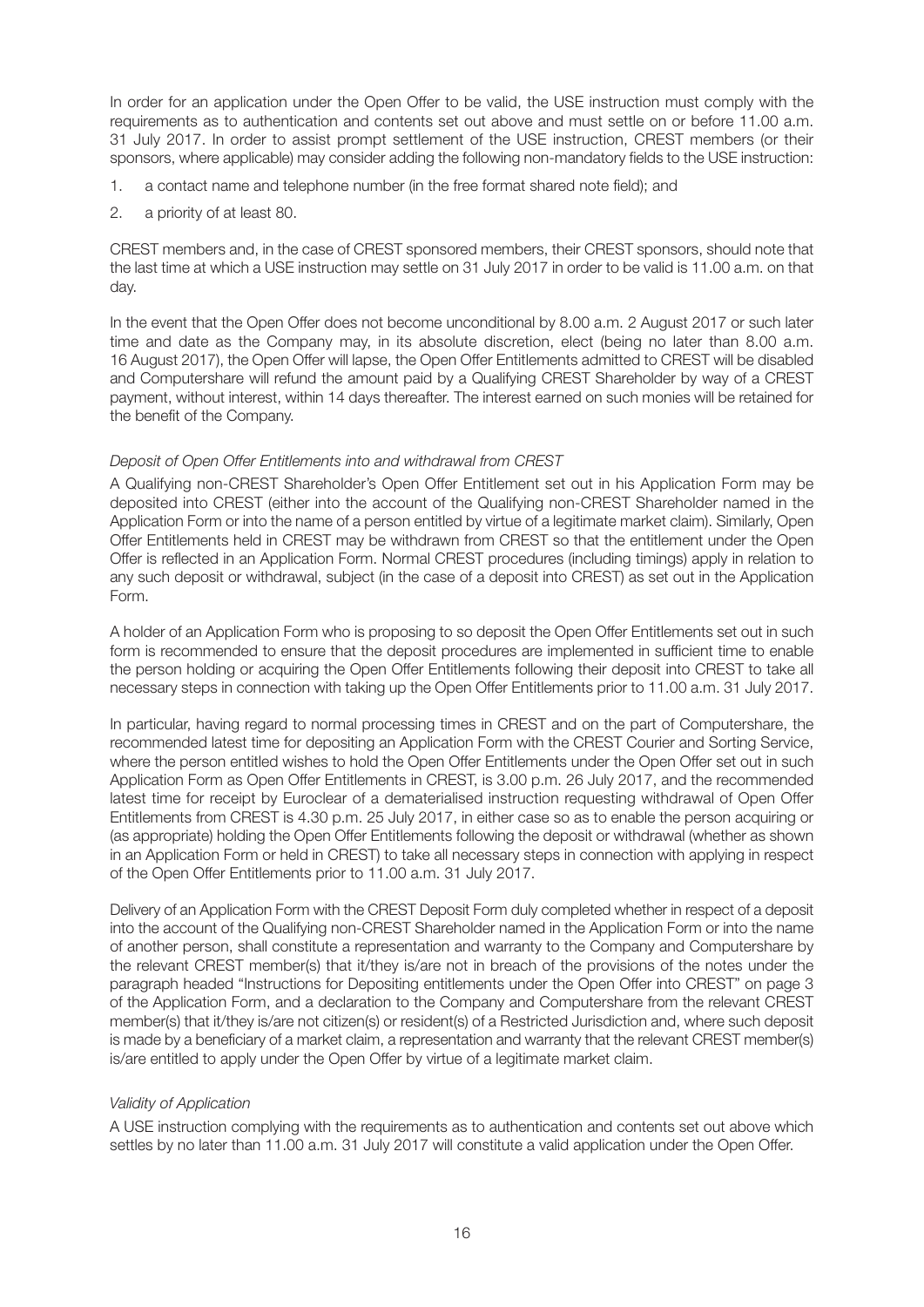#### *CREST Procedures and Timings*

**CREST members and (where applicable) their CREST sponsors should note that Euroclear does not make available special procedures in CREST for any particular corporate action. Normal system timings and limitations will therefore apply in relation to the input of a USE instruction and its settlement in connection with the Open Offer. It is the responsibility of the CREST member concerned to take (or, if the CREST member is a CREST sponsored member, to procure that his CREST sponsor takes) such action as shall be necessary to ensure that a valid application is made as stated above by 11.00 a.m. 31 July 2017. In this connection CREST members and (where applicable) their CREST sponsors are referred in particular to those sections of the CREST Manual concerning practical limitations of the CREST system and timings.**

#### *Incorrect or Incomplete Applications*

If a USE instruction includes a CREST payment for an incorrect sum, the Company through Computershare reserves the right:

- 1. to reject the application in full and refund the payment to the CREST member in question;
- 2. in the case that an insufficient sum is paid, to treat the application as a valid application for such lesser whole number of New Ordinary Shares as would be able to be applied for with that payment at the Offer Price, refunding any unutilised sum to the CREST member in question; or
- 3. in the case that an excess sum is paid, to treat the application as a valid application for all the New Ordinary Shares referred to in the USE instruction refunding any unutilised sum to the CREST member in question.

#### *Effect of Valid Application*

A CREST member who makes or is treated as making a valid application in accordance with the above procedures will thereby:

- 1. pay the amount payable on application in accordance with the above procedures by means of a CREST payment in accordance with the CREST payment arrangements (it being acknowledged that the payment to Computershare's payment bank in accordance with the CREST payment arrangements shall, to the extent of the payment, discharge in full the obligation of the CREST member to pay to the Company the amount payable on application);
- 2. request that the New Ordinary Shares to which he will become entitled be issued to him on the terms set out in this document and subject to the Memorandum and Articles of Association of the Company;
- 3. agree that all applications and contracts resulting therefrom under the Open Offer shall be governed by, and construed in accordance with, the laws of England and Wales;
- 4. represent and warrant that he is not applying on behalf of any Shareholder who is a citizen or resident or which is a corporation, partnership or other entity created or organised in or under any laws of any Restricted Jurisdiction and he is not applying with a view to reoffering, reselling, transferring or delivering any of the New Ordinary Shares which are the subject of this application to, or for the benefit of, a Shareholder who is a citizen or resident or which is a corporation, partnership or other entity created or organised in or under any laws of any Restricted Jurisdiction except where proof has been provided to the Company to its satisfaction (in its absolute discretion) that he is able to do so without resulting in any breach or potential breach by him or the Company of any legal or regulatory rules in any jurisdiction or would require compliance by the Company with any additional filing, reporting, registration or other requirement;
- 5. represent and warrant that he is not and nor is he applying as nominee or agent for, a person who is or may be liable to notify and account for tax under the Stamp Duty Reserve Tax Regulations 1986 at any of the increased rates referred to in Section 93 (depository receipts) or Section 96 (clearance services) of the Finance Act 1986;
- 6. confirm that in making such application he is not relying on any information in relation to the Company other than that contained in this document and agrees that no person responsible solely or jointly for this document or any part thereof or involved in the preparation thereof, shall have any liability for any such other information and further agree that, having had the opportunity to read this document, he will be deemed to have had notice of all the information concerning the Company contained therein; and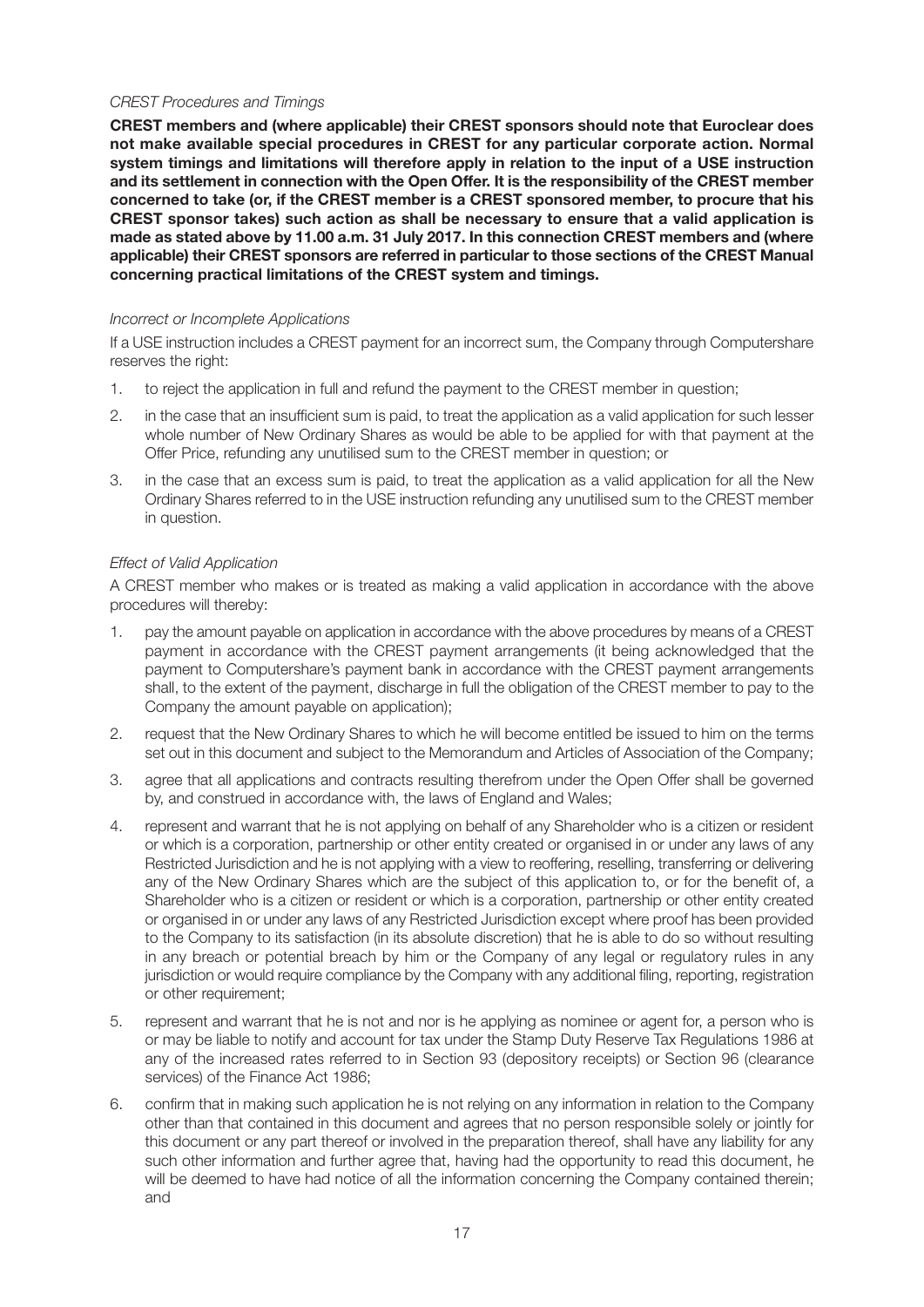7. represent and warrant that he is the Qualifying CREST Shareholder originally entitled to the Open Offer Entitlements or that he has received such Open Offer Entitlements by virtue of a legitimate market claim.

#### *Company's discretion as to rejection and validity of applications*

The Company may in its sole discretion:

- 1. treat as valid (and binding on the CREST member concerned) an application which does not comply in all respects with the requirements as to validity set out or referred to in this section entitled "Procedure for Application";
- 2. accept an alternative properly authenticated dematerialised instruction from a CREST member or (where applicable) a CREST sponsor as constituting a valid application in substitution for or in addition to a USE instruction and subject to such further terms and conditions as the Company may determine;
- 3. treat a properly authenticated dematerialised instruction (in this sub-paragraph the "first instruction") as not constituting a valid application if, at the time at which Computershare receives a properly authenticated dematerialised instruction giving details of the first instruction or thereafter, either the Company or Computershare have received actual notice from Euroclear of any of the matters specified in Regulation 35(5)(a) in relation to the first instruction. These matters include notice that any information contained in the first instruction was incorrect or notice of lack of authority to send the first instruction; and
- 4. accept an alternative instruction or notification from a CREST member or CREST sponsored member or (where applicable) a CREST sponsor, or extend the time for settlement of a USE instruction or any alternative instruction or notification, in the event that, for reasons or due to circumstances outside the control of any CREST member or CREST sponsored member or (where applicable) CREST sponsor, the CREST member or CREST sponsored member is unable validly to apply for New Ordinary Shares by means of the above procedures. In normal circumstances, this discretion is only likely to be exercised in the event of any interruption, failure or breakdown of CREST (or any part of CREST) or on the part of the facilities and/or systems operated by Computershare in connection with CREST.

## **4. Money Laundering Regulations**

It is a term of the Open Offer that, to ensure compliance with the Money Laundering Regulations 2007, the money laundering provisions of the Criminal Justice Act 1993, Part 5III of the Financial Services and Markets Act 2000 and the Proceeds of Crime Act 2002 (together with the provisions of the Money Laundering Sourcebook of the FCA and the manual of guidance produced by the Joint Money Laundering Steering Group in relation to financial sector firms) (together, the "Regulations"), that Computershare may, in its absolute discretion, require verification of your identity to the extent that you have not already provided the same. Pending the provision to Computershare of evidence of your identity, definitive certificates in respect of New Ordinary Shares may be retained at its absolute discretion. If within a reasonable time after a request for verification of identity Computershare has not received evidence satisfactory to it, the Company may, in its absolute discretion, terminate your Open Offer participation in which event the monies payable on acceptance of the Open Offer participation will, if paid, be returned without interest and net of bank charges by cheque to the applicant(s). To comply with the money laundering requirements, payment in respect of your Open Offer participation should be drawn from an account in your own name on a branch of a building society or bank in the United Kingdom and must bear the appropriate sort code in the top right hand corner. If this is not practicable and you must use a cheque or bankers' draft drawn on a building society or bank then:

- 1. you should write your name and address on the back of the cheque and record your date of birth against your name; and
- 2. request the building society or bank to print or write on the back of the cheque the full name and account number of the person whose building society or bank account is being debited and add their stamp.

The verification of identity requirements will not usually apply:

3. if the applicant is an organisation required to comply with the Money Laundering Directive (2005/60/EC of the European Parliament and of the EC Council of 26 October 2005 on the prevention of the use of the financial system for the purpose of money laundering and terrorist financing);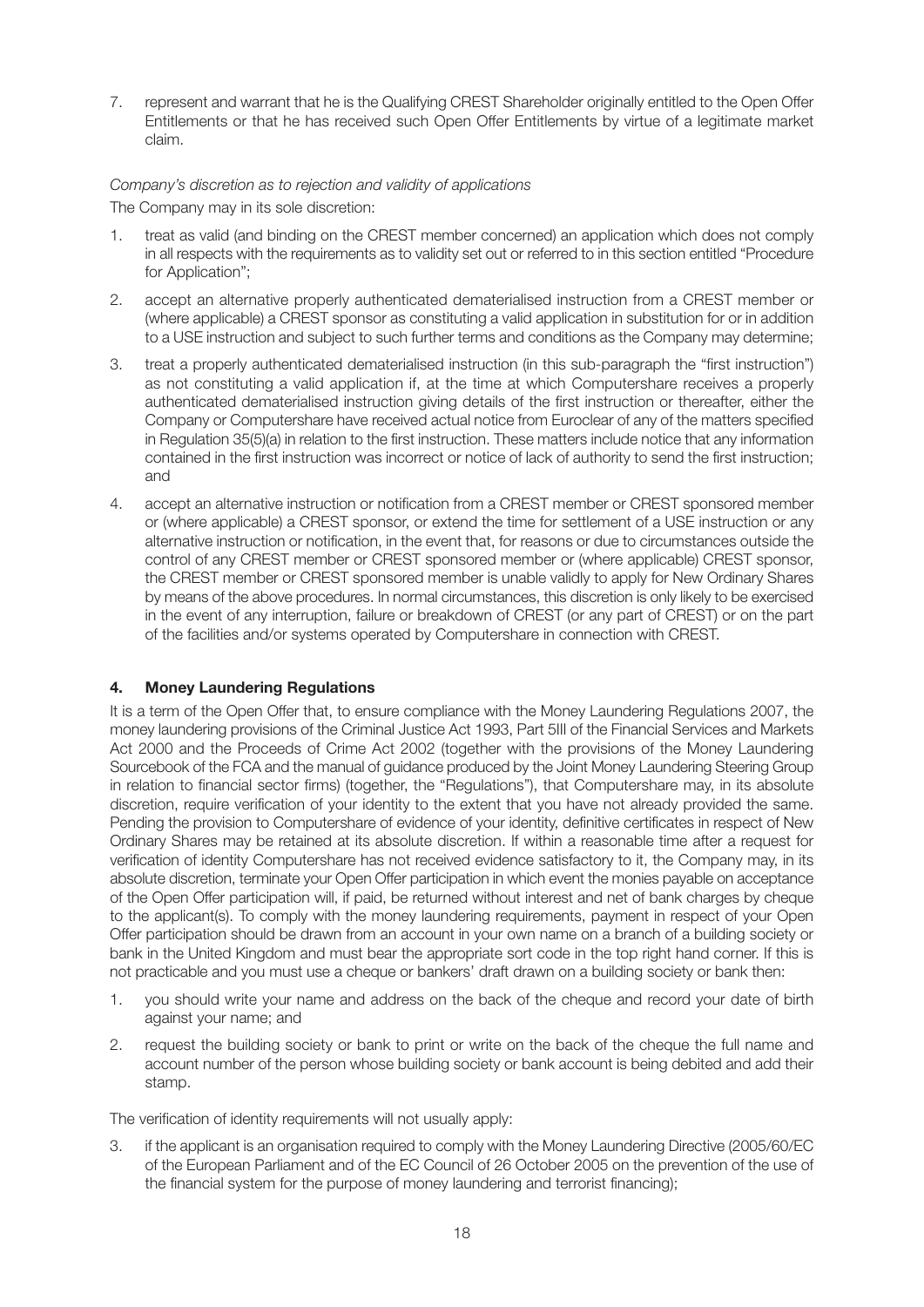- 4. if the acceptor is a regulated UK broker or intermediary acting as agent and is itself subject to the Money Laundering Regulations; or
- 5. if the applicant (not being an applicant who delivers their application in person) makes payment by way of a cheque drawn on an account in the applicant's name:

In other cases the verification of identity requirements may apply.

For applications over £13,000 (being the approximate equivalent to 15,000 Euros), Qualifying non-CREST Shareholders are also requested to submit with the Application Form as documentary evidence of identity and address one certified copy document from each of the following lists (as appropriate):

*Personal identity documents (UK resident individuals)*

- current signed passport:
- **●** Northern Ireland Voter's Card;
- **●** current full UK driving licence;
- **●** benefits book or original notification letter from the Benefits Agency confirming the right to benefit; or
- **●** HM Revenue & Customs tax notifications e.g. tax assessment, statement of account or notice of coding.

*Evidence of address (UK resident individuals)*

- recent utility bill or utility statement (mobile telephone bills are not acceptable);
- **●** local authority tax bill (current year);
- current UK driving licence (if not used for evidence of name);
- **●** benefits book or original notification letter from the Benefits Agency confirming the right to benefit (provided one or other has not been used as evidence of personal identity); or
- **●** HM Revenue & Customs correspondence addressed to you at stated address (provided HM Revenue & Customs notifications have not been used as evidence of personal identity).

If you are not a UK resident individual such proof of identity may include:

- **●** a certified copy of an official identity card; or
- a certified copy of a driving licence; or
- a certified extract from a full passport (i.e. a copy of the front cover and pages showing photograph, personal details and signature, date and place of issue and serial number); and a certified copy of satisfactory evidence of an address (e.g. utility bill or bank statement).

If you are a corporation, please supply:

- **●** a certified copy of your articles of association or statutes or published accounts or certificate of incorporation or trade register entry or certificate of trade;
- **●** the names, addresses and specimen signatures of all directors; and
- evidence of identity and address as stated above for each director.

All certified documents must be certified by a professional person such as a lawyer or attorney, notary or an official entity such as an embassy, consulate or high commission of the country of issue.

#### **5. Taxation and Stamp Duty**

If you are in any doubt as to your tax position, or if you are subject to tax in a jurisdiction other than the United Kingdom, you should consult your professional adviser without delay.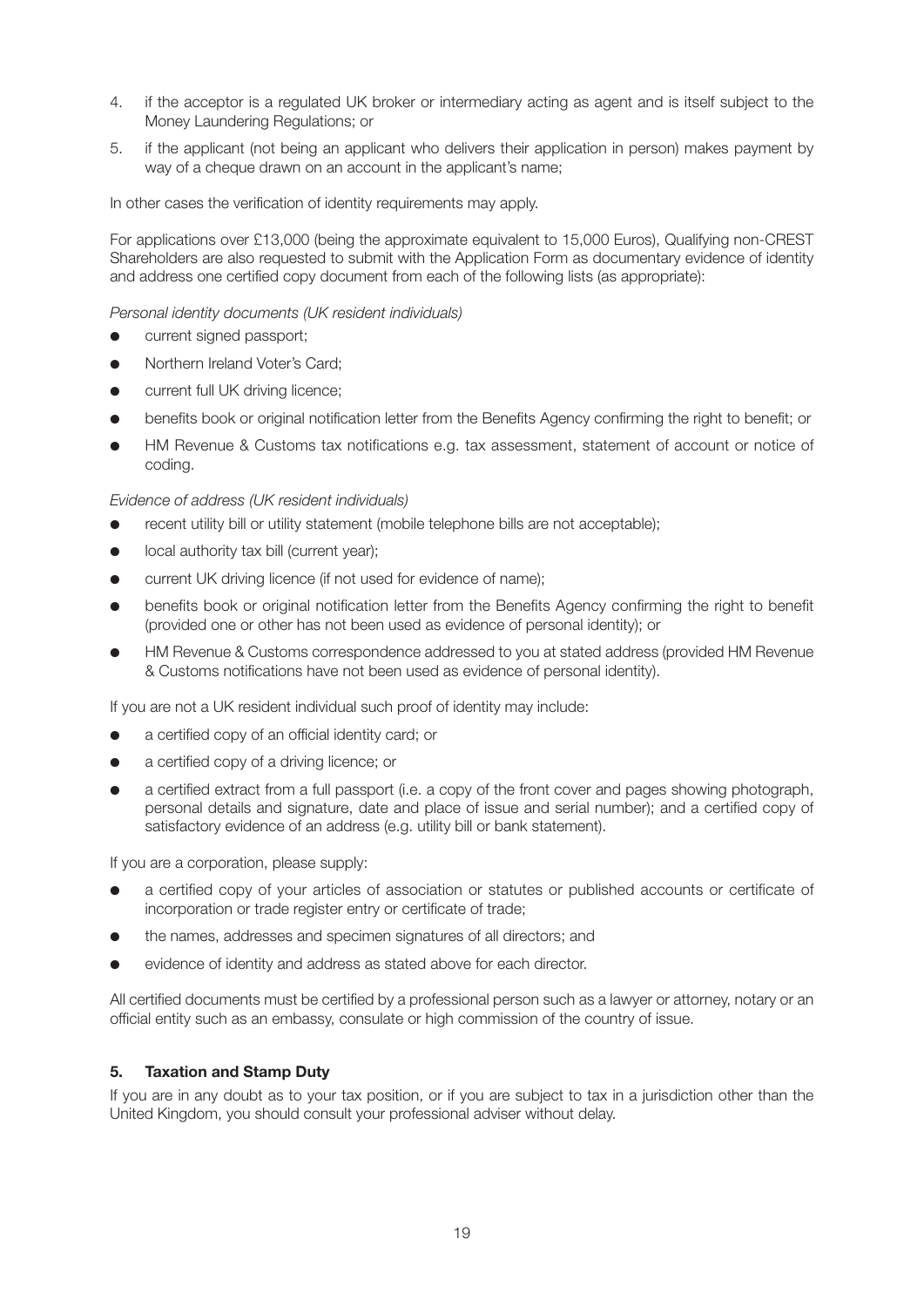## **6. Overseas Shareholders**

In respect of persons not resident in the United Kingdom or who are citizens of countries other than the United Kingdom the Open Offer may be affected by the laws or regulatory requirements of jurisdictions outside the United Kingdom. It is the responsibility of each Overseas Shareholder to satisfy himself/herself as to the full observance of the laws of any relevant jurisdiction in connection with the Open Offer and voting at the Extraordinary General Meeting. No person receiving a copy of this document and/or an Application Form in any territory other than the United Kingdom may treat the same as constituting an invitation or offer to him/her nor should he/she in any event use such Application Form unless in the relevant territory such an invitation could lawfully be made to him/her or such Application Form could lawfully be used without compliance with any registration or other legal or regulatory requirements other than any which may have been fulfilled.

In particular, the New Ordinary Shares have not been registered under the Securities Act or the relevant securities legislation in any Restricted Jurisdiction and therefore the New Ordinary Shares may not be offered, sold, transferred or delivered directly or indirectly in any Restricted Jurisdiction or any of their respective territories and possessions. No application form will be accepted from, any Shareholder who is unable to give the warranty set out in the Application Form or who the Company or its agent has reason to believe is ineligible to apply.

**It is the responsibility of any person receiving a copy of this document or an Application Form and wishing to make an application to subscribe for New Ordinary Shares to satisfy himself/herself as to the full observance of the laws and regulatory requirements of any relevant territory, including the obtaining of all necessary governmental or other consents which may be required or observing any other formalities needing to be observed in such territory and the payment of any taxes due in such jurisdiction.**

The Company and its agent reserves the right to treat as invalid any application, or purported application, to subscribe for New Ordinary Shares pursuant to the Open Offer which appears to the Company or its agent to have been executed, effected or despatched in a manner which may involve a breach of the securities legislation of any jurisdiction or which does not include the warranties set out in the Application Form. Completion of an Application Form shall constitute a warranty that the Shareholder is eligible to apply.

## **7. Settlement and Dealings**

#### *New Ordinary Shares*

Application will be made to the London Stock Exchange for the New Ordinary Shares to be admitted to trading on AIM. It is expected that the New Ordinary Shares will be admitted to trading on AIM and that dealings will commence on 2 August 2017. None of the New Ordinary Shares is being made available to the public except under the terms of the Open Offer. For Qualifying non-CREST Shareholders, definitive share certificates for the New Ordinary Shares are expected to be dispatched by first class post by 16 August 2017. For Qualifying CREST Shareholders, it is expected that the relevant account will be credited on the day of Admission. Notwithstanding any other provision of this document, the Company reserves the right to issue any New Ordinary Shares in certificated form. This right is only likely to be exercised in the event of any interruption, failure or breakdown of CREST (or any part of CREST) or on the part of the facilities and/or systems operated by the Company's Registrars or Receiving Agent in connection with CREST. No temporary documents of title will be issued and pending despatch of the definitive share certificates, transfers of the New Ordinary Shares will be certified against the register. All documents and remittances sent by or to an applicant (or his/her agent, as appropriate) will be sent through the post at the risk of the person entitled thereto.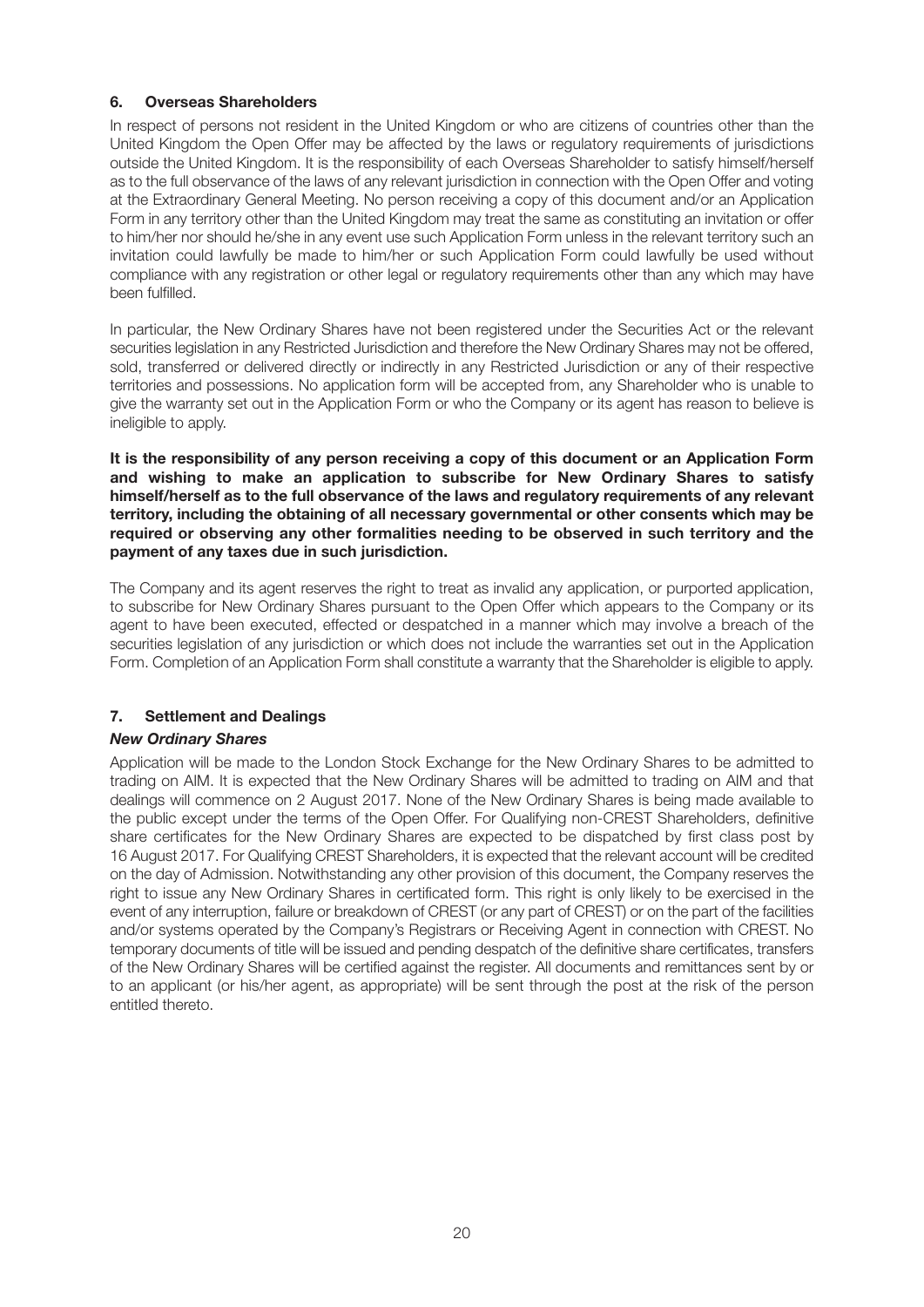## **PART 3**

# **DEFINITIONS**

The following definitions apply throughout this document unless the context otherwise requires:

| "2013 Open Offer"      | the open offer of 61,540,743 Ordinary Shares made by the<br>Company in May 2013 to Qualifying Shareholders on the basis of<br>0.5752 Ordinary Shares of every 1 Ordinary Share held                                                                                                                                                                                                                                                    |
|------------------------|----------------------------------------------------------------------------------------------------------------------------------------------------------------------------------------------------------------------------------------------------------------------------------------------------------------------------------------------------------------------------------------------------------------------------------------|
| "2014 Open Offer"      | the open offer of 24,000,000 Ordinary Shares made by the<br>Company in June 2014 to Qualifying Shareholders on the basis of<br>0.169271 Ordinary Shares of every 1 Ordinary Share held                                                                                                                                                                                                                                                 |
| "Admission"            | admission of the New Ordinary Shares to trading on AIM becoming<br>effective in accordance with the AIM Rules                                                                                                                                                                                                                                                                                                                          |
| "AIM"                  | the market of that name operated by the London Stock Exchange                                                                                                                                                                                                                                                                                                                                                                          |
| "AIM Rules"            | the AIM rules for Companies published by the London Stock<br>Exchange from time to time                                                                                                                                                                                                                                                                                                                                                |
| "Anson Registrars"     | Anson Registrars Limited                                                                                                                                                                                                                                                                                                                                                                                                               |
| "Application Form"     | the application form to be used by Qualifying non-CREST<br>Shareholders in connection with the Open Offer                                                                                                                                                                                                                                                                                                                              |
| "Articles"             | the articles of incorporation of the Company (as amended from time<br>to time)                                                                                                                                                                                                                                                                                                                                                         |
| "Business Day"         | a day (other than a Saturday or Sunday) on which commercial banks<br>are open for general business in London and Guernsey                                                                                                                                                                                                                                                                                                              |
| "certificated form" or |                                                                                                                                                                                                                                                                                                                                                                                                                                        |
| "in certificated form" | an Ordinary Share recorded on the Company's share register as<br>being held in certificated form (namely, not in CREST)                                                                                                                                                                                                                                                                                                                |
| "Change of Control"    | the acquisition of a controlling interest in the Company (as defined<br>in section 1124 of the Corporation Tax Act 2010) by any person or<br>persons acting in concert (as defined in the Takeover Code) with<br>them or where there is a change of control by reason of a transaction<br>treated for the purposes of the AIM Rules as one of, a reverse<br>takeover, a fundamental change of business or a substantial<br>transaction |
| "Circular"             | this document containing information about the Open Offer and the<br><b>Extraordinary General Meeting</b>                                                                                                                                                                                                                                                                                                                              |
| "Closing Price"        | the closing middle market quotation of a share as derived from the<br>AIM Appendix to the Daily Official List of the London Stock Exchange                                                                                                                                                                                                                                                                                             |
| "Company"              | Camper & Nicholsons Marina Investments Limited                                                                                                                                                                                                                                                                                                                                                                                         |
| "Computershare"        | Computershare Investor Services PLC                                                                                                                                                                                                                                                                                                                                                                                                    |
| "Concert Party"        | First Eastern Holdings, FE Marina Investments, Mr Victor Chu,<br>Ms Elizabeth Kan and Mr Clive Whiley are, under the Takeover Code,<br>parties acting in concert with each other                                                                                                                                                                                                                                                       |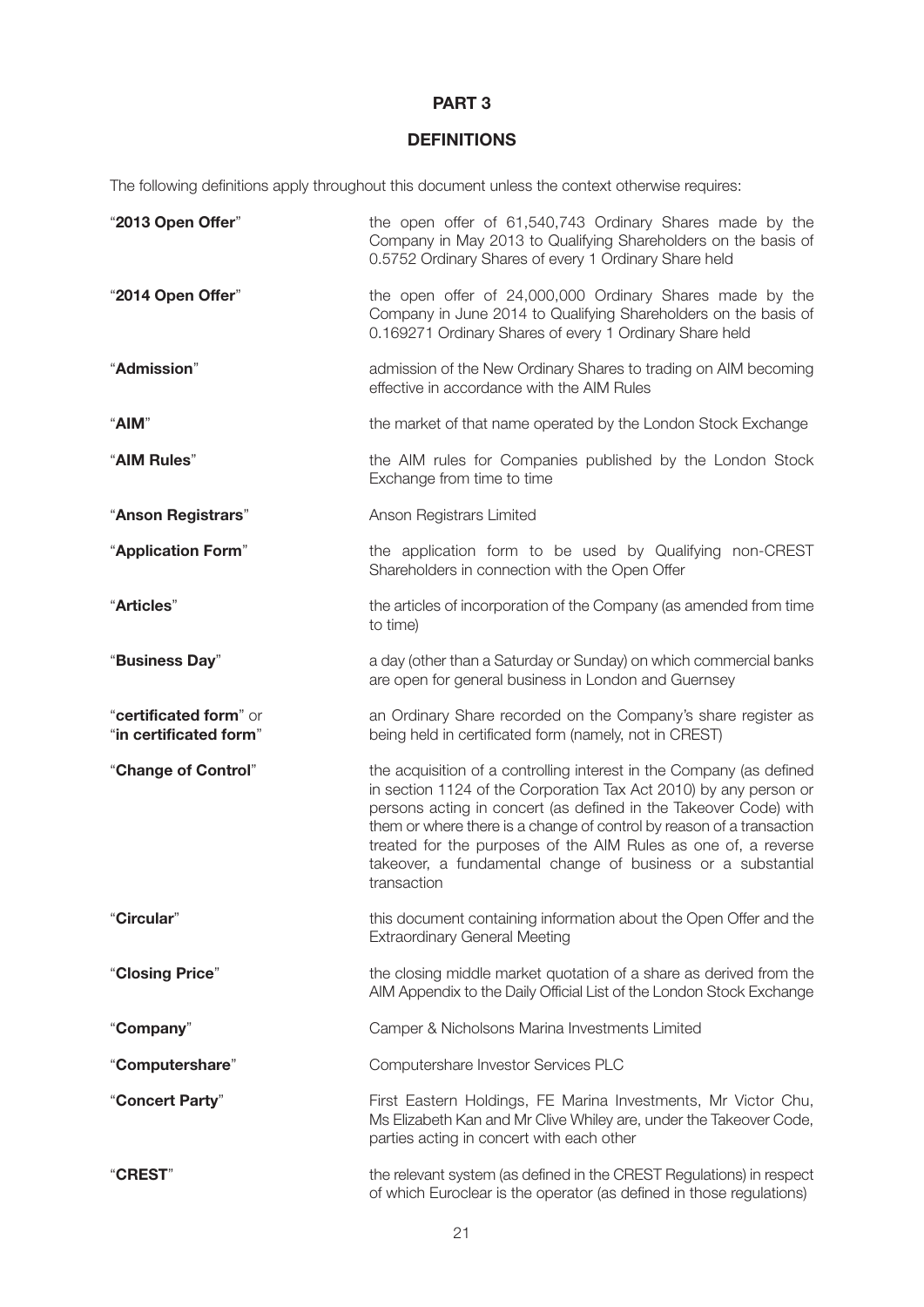| "CREST Manual"                  | the compendium of documents entitled CREST Manual issued by<br>Euroclear from time to time and comprising the CREST Reference<br>Manual, the CREST Central Counterparty Service Manual, the<br>CREST International Manual, CREST Rules, CCSS Operations<br>Manual and the CREST Glossary of Terms |
|---------------------------------|---------------------------------------------------------------------------------------------------------------------------------------------------------------------------------------------------------------------------------------------------------------------------------------------------|
| "CREST Member"                  | a person who has been admitted to Euroclear as a system<br>participant (as defined in the CREST Regulations)                                                                                                                                                                                      |
| "CREST Participant"             | a person who is, in relation to CREST, a system-participant (as<br>defined in the CREST Regulations)                                                                                                                                                                                              |
| "CREST Payment"                 | shall have the meaning given in the CREST Manual issued by<br>Euroclear                                                                                                                                                                                                                           |
| "CREST Regulations"             | the Uncertificated Securities Regulations 2001 (SI 2001 No. 3755)<br>(as amended)                                                                                                                                                                                                                 |
| "CREST sponsor"                 | a CREST Participant admitted to CREST as a CREST sponsor                                                                                                                                                                                                                                          |
| "CREST sponsored member"        | a CREST member admitted to CREST as a sponsored member<br>(which includes all CREST Personal Members)                                                                                                                                                                                             |
| "Directors" or "Board"          | the directors of the Company as at the date of this document whose<br>names are set out on page 5 of this document, or any duly<br>authorised committee thereof                                                                                                                                   |
| "DTR"                           | the Disclosure and Transparency Rules, published by the FCA                                                                                                                                                                                                                                       |
| "EBITDA"                        | earnings before interest, tax, depreciation and amortisation                                                                                                                                                                                                                                      |
| "Enlarged Issued Share Capital" | the 207,230,447 Ordinary Shares in issue immediately following<br>Admission                                                                                                                                                                                                                       |
| "Euroclear"                     | Euroclear UK & Ireland Limited                                                                                                                                                                                                                                                                    |
| "Existing Ordinary Shares"      | the 165,784,358 Ordinary Shares in issue at the date of this<br>document, all of which are admitted to trading on AIM                                                                                                                                                                             |
| "Extraordinary General Meeting" | the Extraordinary General Meeting of the Company convened for<br>11.00 a.m. on 1 August 2017                                                                                                                                                                                                      |
| "Firm Commitment Shares"        | The 25,337,416 New Ordinary Shares in respect of which certain<br>Shareholders (including First Eastern Holdings, FE Marina<br>Investments and certain Directors) have irrevocably undertaken to<br>take up the Open Offer                                                                        |
| "FE Marina Investments"         | FE Marina Investments Limited, a company incorporated in Hong<br>Kong with registered number 1613555 and a wholly owned<br>subsidiary of First Eastern Holdings                                                                                                                                   |
| "First Eastern Holdings"        | First Eastern (Holdings) Limited, a company incorporated in Hong<br>Kong with registered number 209159                                                                                                                                                                                            |
| "finnCap"                       | finnCap Ltd, the Company's nominated adviser and broker                                                                                                                                                                                                                                           |
| "FCA"                           | the UK Financial Conduct Authority                                                                                                                                                                                                                                                                |
| "Form of Proxy"                 | the form of proxy for use in connection with the Extraordinary<br>General Meeting which accompanies this document                                                                                                                                                                                 |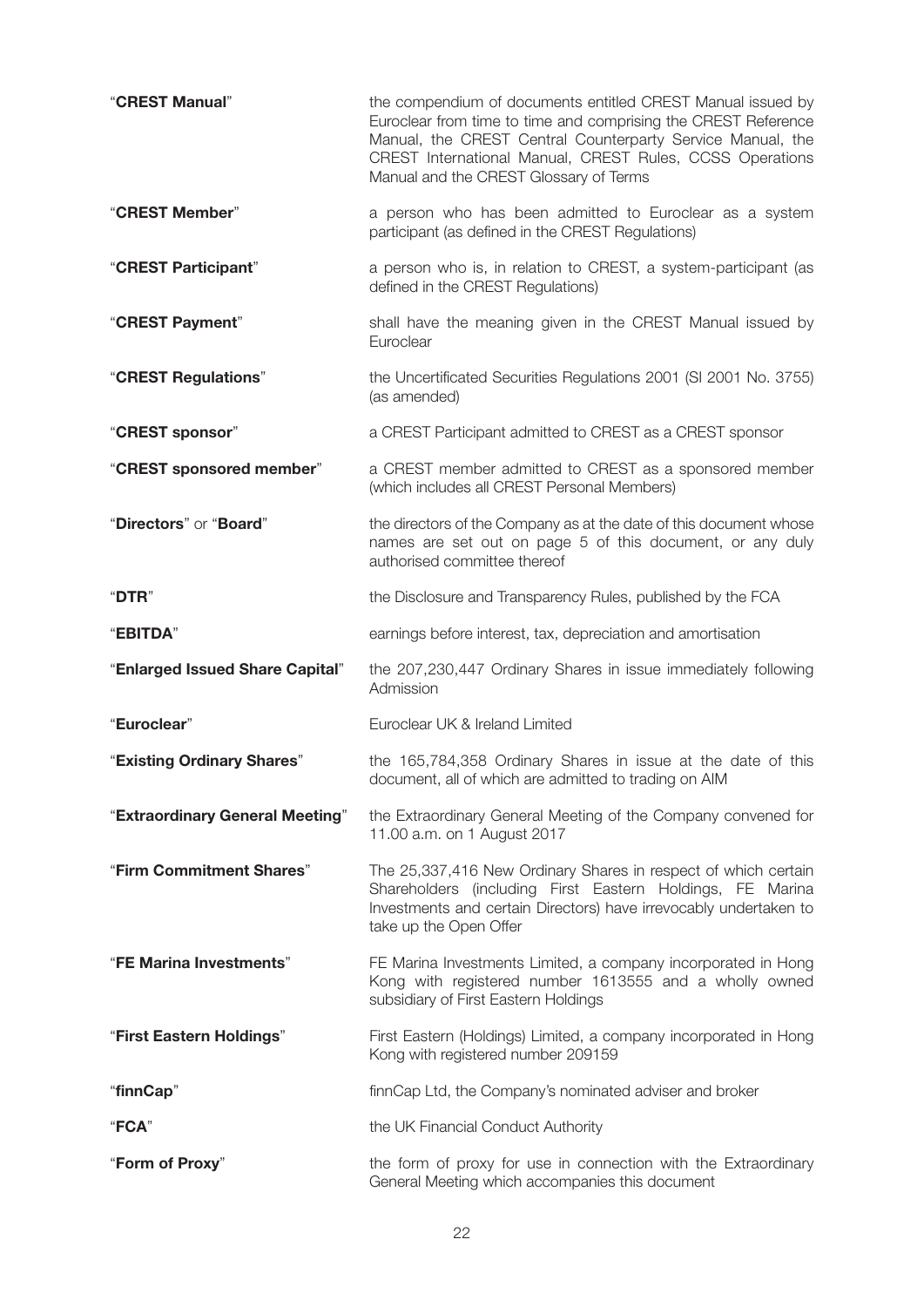| "FSMA"                                                   | the Financial Services and Markets Act 2000 (as amended from time<br>to time)                                                                                      |
|----------------------------------------------------------|--------------------------------------------------------------------------------------------------------------------------------------------------------------------|
| "Fundraising"                                            | the Open Offer, as underwritten pursuant to the Underwriting<br>Agreement                                                                                          |
| "GHM"                                                    | Grand Harbour Marina plc                                                                                                                                           |
| "Group"                                                  | the Company and its existing subsidiary undertakings                                                                                                               |
| "Independent Directors"                                  | the Directors other than Clive Whiley, Victor Chu and Elizabeth Kan                                                                                                |
| "ISIN"                                                   | International Securities Identification Number                                                                                                                     |
| "London Stock Exchange"                                  | London Stock Exchange plc                                                                                                                                          |
| "Member Account ID"                                      | the identification code or number attached to any member account<br>in CREST                                                                                       |
| "Money Laundering Regulations"                           | the Money Laundering Regulations 2007 (SI 2007/2157) (as<br>amended)                                                                                               |
| "New Ordinary Shares"                                    | 41,446,089 new Ordinary Shares issued pursuant to the Open Offer<br>and, if applicable, the Underwriting Agreement                                                 |
| "Notice of Extraordinary General<br>Meeting" or "Notice" | the notice of Extraordinary General Meeting set out at the end of this<br>document                                                                                 |
| "Offer Price"                                            | 8 pence per New Ordinary Share                                                                                                                                     |
| "Open Offer"                                             | the offer to Qualifying Shareholders to subscribe for New Ordinary<br>Shares at the Offer Price, as described in this document                                     |
| "Open Offer Entitlement"                                 | the entitlement of Qualifying Shareholders to apply for New Ordinary<br>Shares on the basis of 1 New Ordinary Share for every 4 Existing<br><b>Ordinary Shares</b> |
| "Ordinary Shares"                                        | ordinary shares of no par value in the capital of the Company                                                                                                      |
| "Overseas Shareholders"                                  | Shareholders resident in, or citizens of, jurisdictions outside the<br>United Kingdom                                                                              |
| "Prospectus Rules"                                       | the Prospectus Rules published by the FCA                                                                                                                          |
| "Qualifying CREST Shareholders"                          | Qualifying Shareholders whose Existing Ordinary Shares on the<br>register of members of the Company on the Record Date are held<br>in uncertificated form          |
| "Qualifying non-CREST<br>Shareholders"                   | Qualifying Shareholders whose Existing Ordinary Shares on the<br>register of members of the Company on the Record Date are held<br>in certificated form            |
| "Qualifying Shareholders"                                | holders of Existing Ordinary Shares on the Record Date (other than<br>Shareholders resident in or citizens of any Restricted Jurisdiction)                         |
| "Receiving Agent"                                        | Computershare Investor Services PLC                                                                                                                                |
| "Record Date"                                            | 6.00 p.m. on 12 July 2017                                                                                                                                          |
| "Registrars"                                             | Anson Registrars Limited                                                                                                                                           |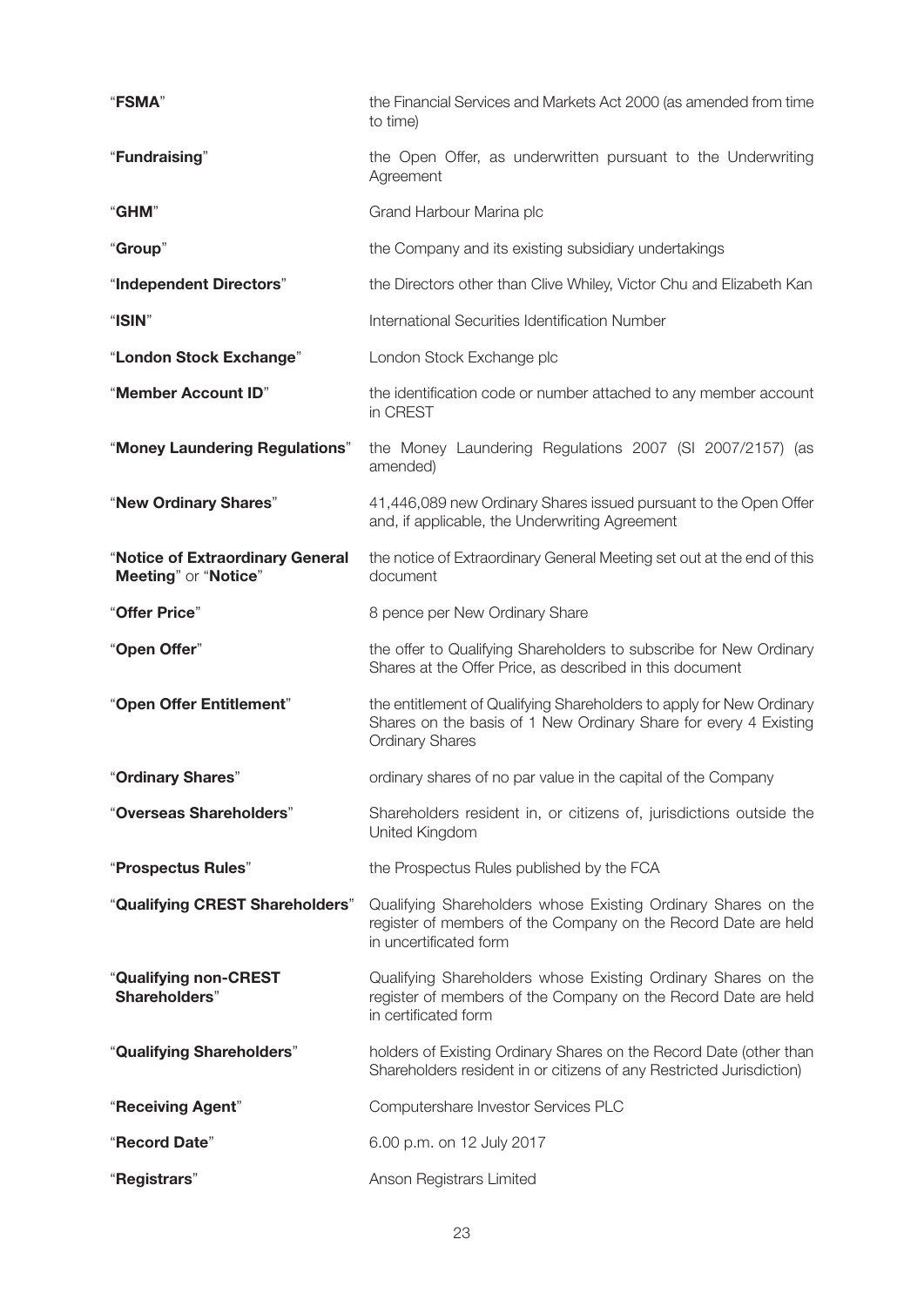| "Resolution"                                    | the resolution set out in the Notice to be proposed as an ordinary<br>resolution at the Extraordinary General Meeting for approval by the<br>shareholders of the Company                                                              |
|-------------------------------------------------|---------------------------------------------------------------------------------------------------------------------------------------------------------------------------------------------------------------------------------------|
| "Restricted Jurisdiction"                       | the United States, Australia, Canada, Japan, New Zealand, the<br>Republic of South Africa and any other jurisdiction where the<br>extension or availability of the Open Offer would breach any<br>applicable law                      |
| "Regulatory Information Service"                | a regulatory information service approved by the London Stock<br>Exchange for the purposes of the AIM Rules                                                                                                                           |
| "Securities Act"                                | the US Securities Act of 1933, as amended from time to time and<br>the rules and regulations promulgated thereunder                                                                                                                   |
| "Shareholders"                                  | holders of Ordinary Shares                                                                                                                                                                                                            |
| "Takeover Code"                                 | The City Code on Takeovers and Mergers issued by the Takeover<br>Panel, as amended from time to time                                                                                                                                  |
| "Takeover Panel"                                | the Panel on Takeovers and Mergers                                                                                                                                                                                                    |
| "Underwriting Agreement"                        | the agreement entered into between First Eastern Holdings and the<br>Company dated 14 July 2017 as described in paragraph 6 of Part 1<br>of this document                                                                             |
| "United Kingdom" or "UK"                        | the United Kingdom of Great Britain and Northern Ireland                                                                                                                                                                              |
| "United States" or "US"                         | the United States of America, each State thereof, its territories and<br>possessions (including the District of Columbia) and all other areas<br>subject to its jurisdiction                                                          |
| "uncertificated" or<br>"in uncertificated form" | an ordinary share recorded on a company's share register as being<br>held in uncertificated form in CREST and title to which, by virtue of<br>the Uncertificated Securities Regulations 2001, may be transferred<br>by means of CREST |

A reference to "£" is to pounds sterling, being the lawful currency of the UK.

A reference to "€" is to the euro, being the official currency of the Eurozone.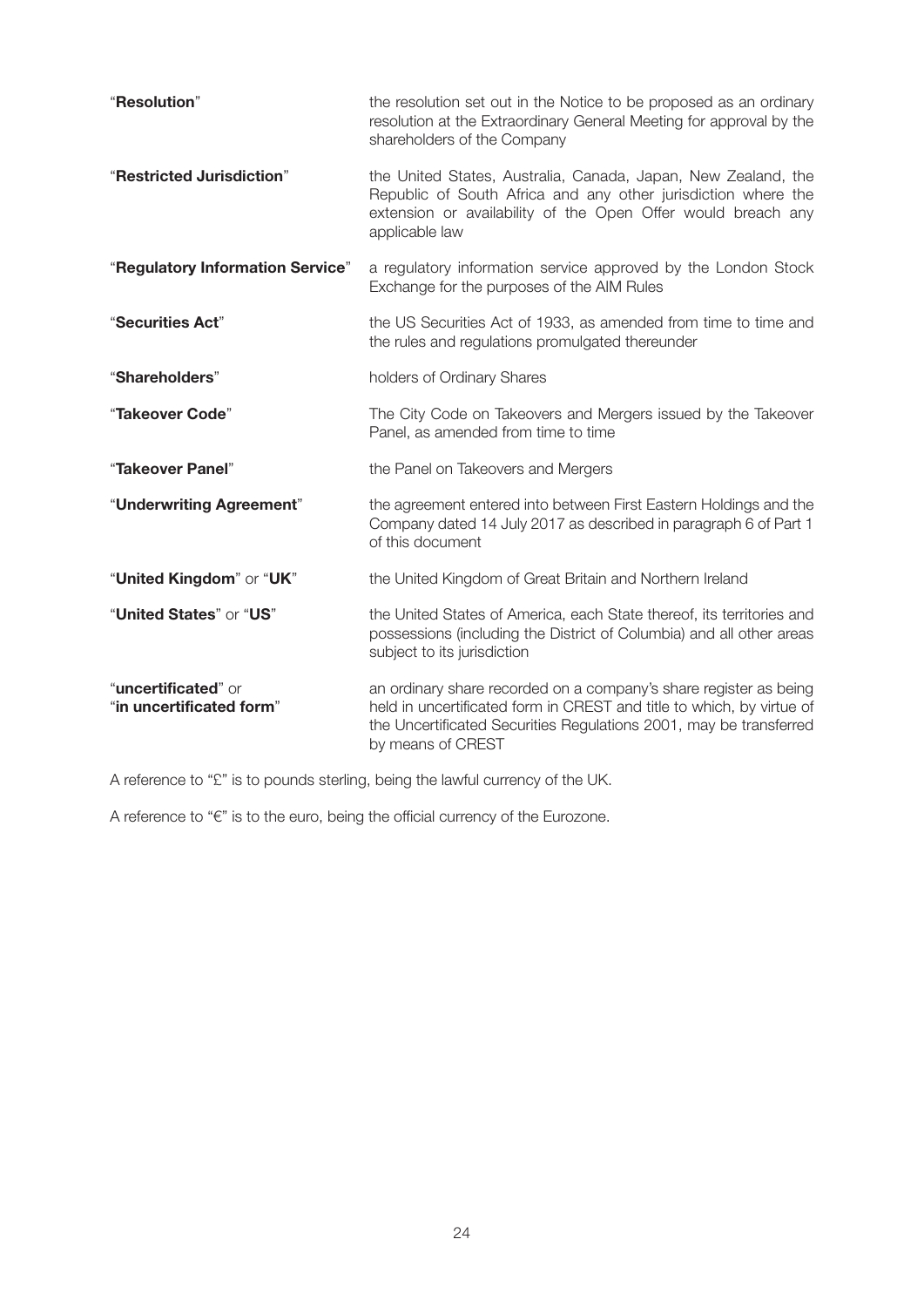## **NOTICE OF EXTRAORDINARY GENERAL MEETING**

# **CAMPER & NICHOLSONS MARINA INVESTMENTS LIMITED**

*(Incorporated in Guernsey with Registered Number 45700)*

**NOTICE IS HEREBY GIVEN** that an Extraordinary General Meeting of Camper & Nicholsons Marina Investments Limited (the "**Company**") will be held at Bordage House, Le Bordage, St. Peter Port, Guernsey, Channel Islands, GY1 1BU at 11.00 a.m. on 1 August 2017 to consider and, if thought fit, pass the following resolution which will be proposed as an ordinary resolution.

## **ORDINARY RESOLUTION**

**THAT** the directors of the Company (the "**Directors**") be and are hereby generally and unconditionally authorised to exercise all the powers of the Company to allot ordinary shares of no par value in the Company ("**Ordinary Shares**") up to an aggregate number of 41,446,089 Ordinary Shares in connection with the Fundraising (as defined and described in the circular relating to the Company published on the same date as the date of this notice), such authority to be in substitution for all other existing authorities and to expire (unless previously renewed, varied or revoked by the Company in an extraordinary general meeting) at the conclusion of the next annual general meeting of the Company, save that the Company may, at any time prior to the expiry of such authority, make an offer or enter into an agreement which would or might require the allotment of Ordinary Shares in pursuance of such an offer or agreement as if such authority had not expired.

*By order of the Board*

14 July 2017

*Registered office:* Bordage House Le Bordage St. Peter Port **Guernsey** Channel Islands GY1 1BU